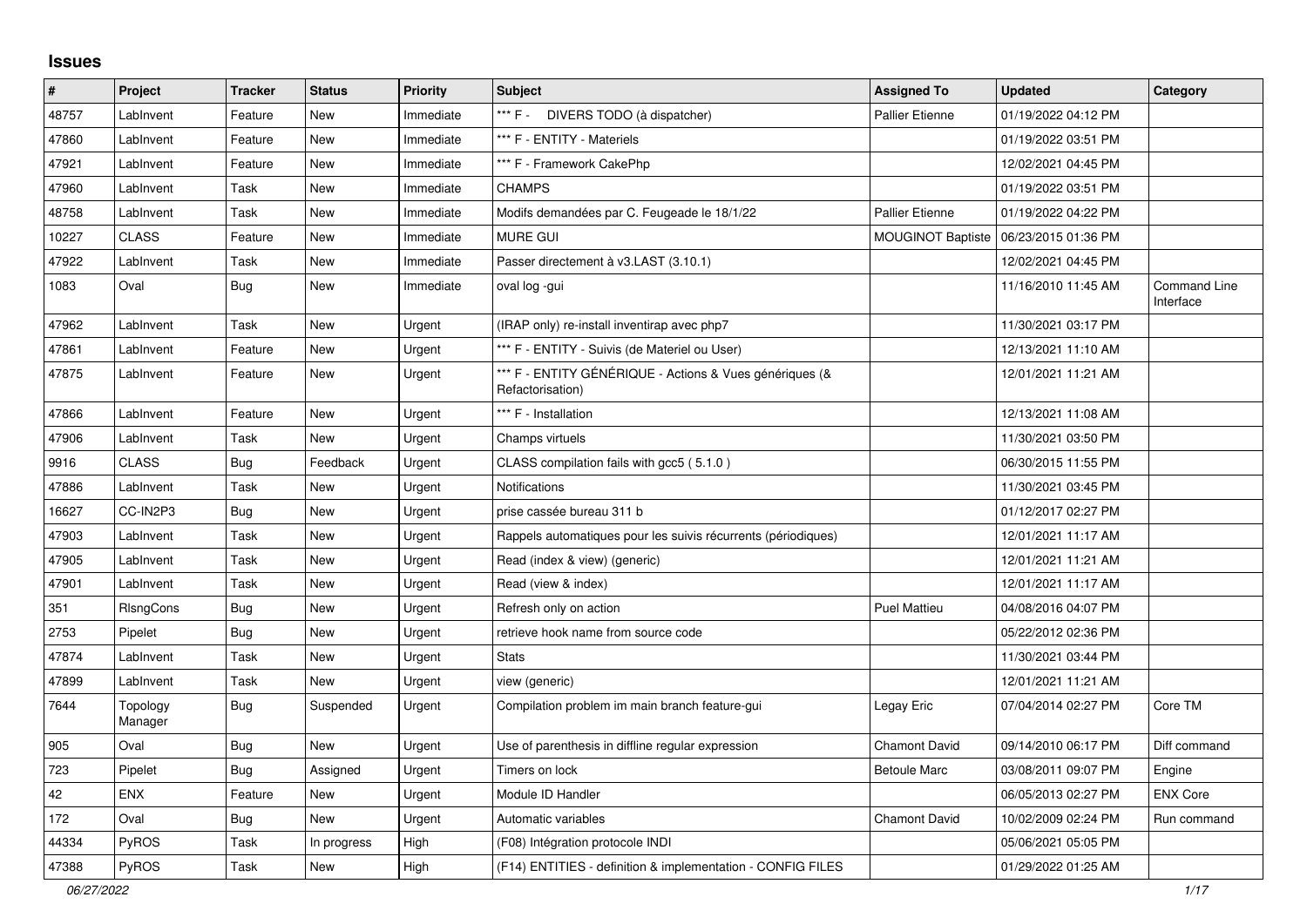| $\sharp$ | Project         | <b>Tracker</b> | <b>Status</b> | <b>Priority</b> | <b>Subject</b>                                                                                                                        | <b>Assigned To</b>     | <b>Updated</b>      | <b>Category</b> |
|----------|-----------------|----------------|---------------|-----------------|---------------------------------------------------------------------------------------------------------------------------------------|------------------------|---------------------|-----------------|
| 44166    | PyROS           | Task           | <b>New</b>    | High            | (GF1) DOCUMENTATION                                                                                                                   |                        | 03/04/2022 11:57 AM |                 |
| 44389    | PyROS           | Task           | New           | High            | (GF1) PROJECT MANAGEMENT (REDMINE FORGE) : Features,<br>tasks, gantt, kanban                                                          |                        | 03/04/2022 11:56 AM |                 |
| 44168    | PyROS           | Task           | New           | High            | (GF2) INSTALL & DEPLOY                                                                                                                |                        | 03/16/2022 07:27 AM |                 |
| 47912    | LabInvent       | Task           | New           | High            | (VUE) Elements et Helper                                                                                                              |                        | 11/30/2021 03:51 PM |                 |
| 47867    | LabInvent       | Task           | New           | High            | *** F - Autorisations (Users)                                                                                                         |                        | 11/30/2021 03:47 PM |                 |
| 47863    | LabInvent       | Feature        | <b>New</b>    | High            | *** F - ENTITY - Users                                                                                                                |                        | 11/30/2021 03:43 PM |                 |
| 47897    | LabInvent       | Task           | New           | High            | *** F - Stats (Users)                                                                                                                 |                        | 11/30/2021 03:48 PM |                 |
| 44151    | PyROS           | Feature        | <b>New</b>    | High            | *** GF1 - PROJ - Project management, documentation, formation<br>des utilisateurs, interfaces, plan de justification de la définition |                        | 01/31/2022 11:32 AM |                 |
| 44148    | PyROS           | Feature        | New           | High            | *** GF2 - INST - Config, Install, udpate, deploy (IRAP, CNES,<br>TAROT)                                                               |                        | 03/16/2022 07:27 AM |                 |
| 44161    | PyROS           | Feature        | New           | High            | *** SF04 - SPV - System Coordination & Supervision : Majordome<br>(Conducting) (head)                                                 |                        | 03/15/2022 04:45 PM |                 |
| 44162    | PyROS           | Feature        | New           | High            | *** SF08 - EXE (SOX) - Observation Sequence (SO) eXecution                                                                            |                        | 03/15/2022 04:46 PM |                 |
| 44172    | PyROS           | Feature        | New           | High            | *** SF14 - OCF - Observatory Unit & Site Configuration                                                                                |                        | 01/29/2022 01:24 AM |                 |
| 44658    | PyROS           | Feature        | New           | High            | *** SF15 - SST - START&STOP - System Startup (launch),<br>monitoring, and Shutdown                                                    |                        | 05/24/2022 02:55 PM |                 |
| 45485    | PyROS           | Feature        | New           | High            | **** D0 - GENERAL, ADMINISTRATIVE & TECHNICAL                                                                                         |                        | 03/16/2022 04:53 PM |                 |
| 45480    | PyROS           | Feature        | New           | High            | **** D1 - System Security & Control                                                                                                   |                        | 05/24/2022 02:55 PM |                 |
| 45482    | PyROS           | Feature        | <b>New</b>    | High            | **** D3 - Sequences submission & plannig                                                                                              |                        | 02/22/2022 03:01 PM |                 |
| 45483    | PyROS           | Feature        | New           | High            | **** D4 - Images production (L0)                                                                                                      |                        | 03/16/2022 07:28 AM |                 |
| 47936    | LabInvent       | Task           | <b>New</b>    | High            | 3-4 - TBO & ARCHIVED                                                                                                                  |                        | 11/30/2021 03:43 PM |                 |
| 47927    | LabInvent       | Task           | New           | High            | A gérer via fichier conf YAML                                                                                                         |                        | 11/30/2021 03:47 PM |                 |
| 47872    | LabInvent       | Task           | <b>New</b>    | High            | Actions & Vues                                                                                                                        |                        | 11/30/2021 03:42 PM |                 |
| 8099     | LC <sub>2</sub> | Feature        | New           | High            | Add business rule forbidding empty CRT-DSP configuration (at<br>least 1 manu per CRT DSP)                                             | Lafage Vincent         | 10/27/2014 07:00 PM |                 |
| 48278    | PyROS           | Task           | New           | High            | AGENT général (dont dépendent tous les agents et<br>AgentDevices)                                                                     |                        | 01/29/2022 01:05 AM |                 |
| 714      | TReqS           | <b>Bug</b>     | New           | High            | Annuler un staging en cours                                                                                                           |                        | 03/24/2015 04:34 PM |                 |
| 44866    | PyROS           | Task           | In progress   | High            | Associer chaque FEATURE à 1(N) CLASSE/AGENT pyros<br>(implémentation)                                                                 | <b>Pallier Etienne</b> | 07/16/2021 09:13 AM |                 |
| 47878    | LabInvent       | Task           | New           | High            | Autres                                                                                                                                |                        | 11/30/2021 03:44 PM |                 |
| 48271    | PyROS           | Task           | New           | High            | CLASSIC installation (with venv)                                                                                                      |                        | 03/16/2022 07:27 AM |                 |
| 47890    | LabInvent       | Task           | New           | High            | Commander (demande achat)                                                                                                             |                        | 01/19/2022 03:48 PM |                 |
| 9883     | CLASS           | Bug            | New           | High            | Copy past from user manual                                                                                                            |                        | 05/18/2015 10:26 PM |                 |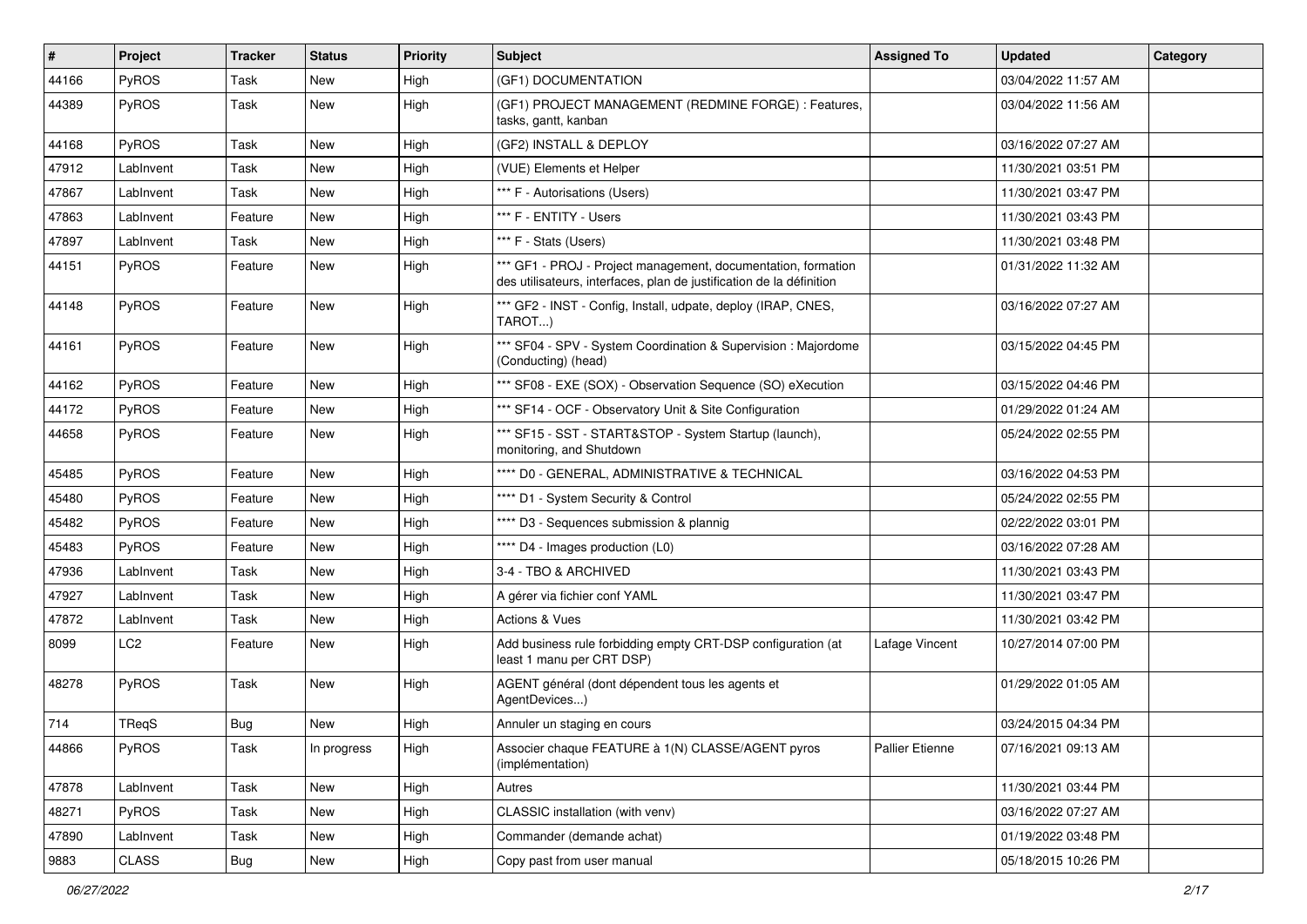| $\sharp$ | Project                           | <b>Tracker</b> | <b>Status</b> | <b>Priority</b> | <b>Subject</b>                                                                                                      | <b>Assigned To</b>     | <b>Updated</b>      | Category |
|----------|-----------------------------------|----------------|---------------|-----------------|---------------------------------------------------------------------------------------------------------------------|------------------------|---------------------|----------|
| 47879    | LabInvent                         | Task           | <b>New</b>    | High            | Create/Update - add_edit                                                                                            |                        | 11/30/2021 03:42 PM |          |
| 432      | Smurf                             | Bug            | New           | High            | creation de fichiers vides                                                                                          |                        | 04/23/2021 11:44 AM |          |
| 47876    | LabInvent                         | Task           | <b>New</b>    | High            | CRUD                                                                                                                |                        | 11/30/2021 03:42 PM |          |
| 45017    | PyROS                             | Task           | In progress   | High            | Définir config pour GUITALENS (observatoire avec plusieurs<br>UNIT)                                                 | Klotz Alain            | 10/12/2021 08:52 AM |          |
| 45018    | PyROS                             | Task           | <b>New</b>    | High            | Définir config pour TNC (4 channels Cam)                                                                            | Klotz Alain            | 10/12/2021 08:52 AM |          |
| 44344    | <b>PyROS</b>                      | Task           | In progress   | High            | Définir un style de codage (source et test)                                                                         | <b>Pallier Etienne</b> | 05/06/2021 03:38 PM |          |
| 11452    | LSTCam low-level<br>data analysis | Task           | New           | High            | Definition of LST mini-camera tests                                                                                 | Nakajima Daisuke       | 05/31/2018 04:54 PM |          |
| 47882    | LabInvent                         | Task           | New           | High            | Delete - delete                                                                                                     |                        | 11/30/2021 03:42 PM |          |
| 45043    | PyROS                             | Task           | New           | High            | Démo IRAP (install classique ?) + retrouver ancienne utilisation de<br>PlcConfig                                    | <b>Pallier Etienne</b> | 12/14/2021 12:00 PM |          |
| 37910    | Lavoisier                         | Feature        | New           | High            | do not log AdaptorException when they are already sent to the<br>user                                               |                        | 07/25/2019 09:41 AM |          |
| 44343    | PyROS                             | Task           | In progress   | High            | DOC TECHNIQUE (API) - Mettre en place une doc technique<br>générée automatiquement à partir du code source (Sphinx) | <b>Pallier Etienne</b> | 03/04/2022 11:57 AM |          |
| 44170    | PyROS                             | Task           | In progress   | High            | <b>DOCKER</b> installation                                                                                          | Koralewski Alexis      | 03/16/2022 07:24 AM |          |
| 47947    | LabInvent                         | Task           | <b>New</b>    | High            | docker only                                                                                                         |                        | 12/13/2021 11:07 AM |          |
| 47952    | LabInvent                         | Task           | New           | High            | Ecran d'accueil à restructurer                                                                                      |                        | 11/30/2021 03:43 PM |          |
| 423      | TReqS                             | Feature        | New           | High            | Écrire une toolbox pour administration                                                                              |                        | 03/24/2015 04:40 PM |          |
| 5799     | <b>AGATA DAQ</b>                  | Feature        | <b>New</b>    | High            | ELOG not available from GSI guest network                                                                           | Aubert Yann            | 01/15/2014 05:54 PM |          |
| 10314    | <b>PEM</b>                        | <b>Bug</b>     | New           | High            | Environment compliant with CLI                                                                                      |                        | 07/07/2015 09:57 AM |          |
| 47877    | LabInvent                         | Task           | <b>New</b>    | High            | find (search)                                                                                                       |                        | 11/30/2021 03:43 PM |          |
| 44518    | IN2P3-Forge                       | <b>Bug</b>     | In progress   | High            | find-user dialog much slower since migration                                                                        | ROUET Jean-René        | 05/05/2021 02:28 PM |          |
| 45000    | PyROS                             | Task           | <b>New</b>    | High            | Generic commands grammar description & management                                                                   |                        | 05/06/2021 05:05 PM |          |
| 7035     | <b>AGATA DAQ</b>                  | Task           | Feedback      | High            | Get end of run magic script                                                                                         | Dosme Nicolas          | 05/06/2014 02:07 PM |          |
| 7385     | <b>CLASS</b>                      | Feature        | <b>New</b>    | High            | GUI devellopment                                                                                                    | <b>LENIAU Baptiste</b> | 04/29/2015 12:15 PM |          |
| 5684     | <b>AGATA DAQ</b>                  | Support        | New           | High            | Hard drive of anode                                                                                                 | Aubert Yann            | 01/06/2014 09:24 AM |          |
| 47942    | LabInvent                         | Task           | New           | High            | index (generic)                                                                                                     |                        | 11/30/2021 03:48 PM |          |
| 47914    | LabInvent                         | Task           | <b>New</b>    | High            | index (generic)                                                                                                     |                        | 11/30/2021 03:50 PM |          |
| 44338    | PyROS                             | Task           | In progress   | High            | Installation docker au CNES (sur VM)                                                                                | Koralewski Alexis      | 12/14/2021 11:39 AM |          |
| 44354    | PyROS                             | Task           | In progress   | High            | Installer, tester, faire fonctionner, et comprendre ce protocole sur<br>linux                                       | Klotz Alain            | 05/06/2021 02:47 PM |          |
| 47926    | LabInvent                         | Task           | New           | High            | Instance DEMO docker - à installer sur hyp2 puis sur VM pweb3                                                       |                        | 12/13/2021 11:07 AM |          |
| 44362    | PyROS                             | Task           | New           | High            | Lier commits à tasks (commit auto close tasks)                                                                      | <b>Pallier Etienne</b> | 03/29/2021 03:49 PM |          |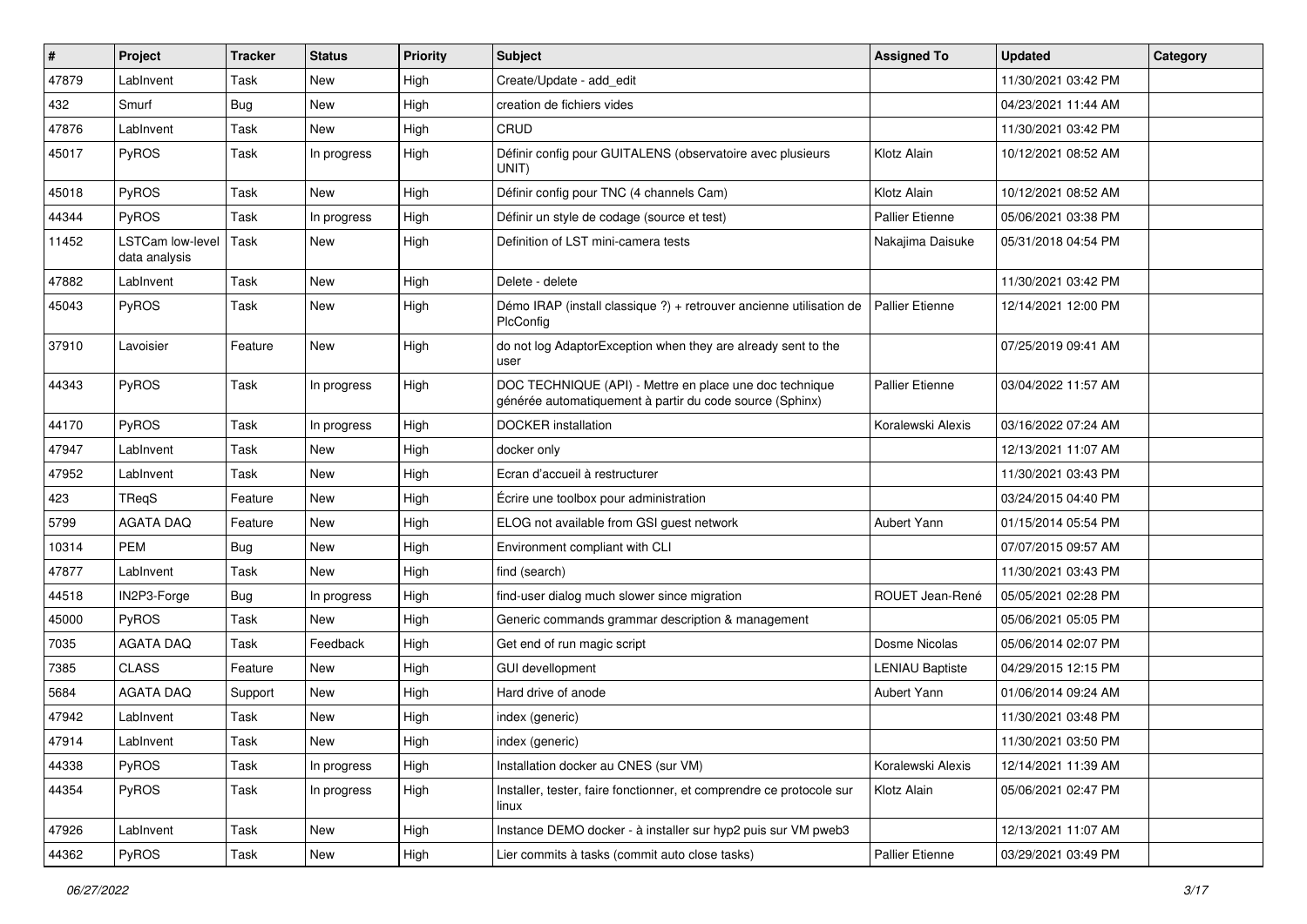| $\vert$ # | Project             | Tracker    | <b>Status</b> | <b>Priority</b> | <b>Subject</b>                                                                                                                                       | <b>Assigned To</b>     | <b>Updated</b>      | Category      |
|-----------|---------------------|------------|---------------|-----------------|------------------------------------------------------------------------------------------------------------------------------------------------------|------------------------|---------------------|---------------|
| 47934     | LabInvent           | Task       | New           | High            | LIFECYCLE (Status): CREATED => (TBO) => VALIDATED =><br>TBA => ARCHIVED                                                                              |                        | 11/30/2021 03:43 PM |               |
| 45004     | PyROS               | Task       | <b>New</b>    | High            | MAIN CONFIG FILE - Décrire dans un fichier texte la configuration<br>complète d'une UNIT (monture) et tous ses composants et<br>instruments associés |                        | 01/29/2022 01:25 AM |               |
| 44361     | PyROS               | Task       | In progress   | High            | Mettre à jour gitlab in2p3 et changer le remote de nous tous<br>(remplace irap)                                                                      | <b>Pallier Etienne</b> | 05/06/2021 03:37 PM |               |
| 44867     | PyROS               | Task       | New           | High            | Mettre les TASKS dans la version v0.1 prévue pour juin, dans<br>doc-specs et dans redmine (puis planifier aussi les autres versions<br>futures)      | Pallier Etienne        | 05/06/2021 06:19 PM |               |
| 44329     | PyROS               | Task       | New           | High            | Migration gitlab sur IN2P3                                                                                                                           |                        | 12/14/2021 12:08 PM |               |
| 9790      | <b>CLASS</b>        | Feature    | <b>New</b>    | High            | neutron & y Spectrum calculation                                                                                                                     |                        | 04/29/2015 12:15 PM |               |
| 45040     | PyROS               | Task       | <b>New</b>    | High            | NEW Agent v2 basé sur new config yaml (base pour F09)                                                                                                | <b>Pallier Etienne</b> | 01/29/2022 01:04 AM |               |
| 44363     | PyROS               | Task       | In progress   | High            | ODJ & CR Réunions                                                                                                                                    | <b>Pallier Etienne</b> | 05/06/2021 06:18 PM |               |
| 47884     | LabInvent           | Task       | <b>New</b>    | High            | partitionnement par Site (besoin IP2I/LMA)                                                                                                           |                        | 11/30/2021 03:43 PM |               |
| 388       | TReqS               | Feature    | New           | High            | Possibilités d'interactions avec le serveur TReqS                                                                                                    |                        | 03/24/2015 04:06 PM |               |
| 5725      | Topology<br>Manager | Feature    | Assigned      | High            | propagation of OFF status to the GTS tree                                                                                                            | Ralet Damian           | 01/10/2014 05:25 PM |               |
| 8995      | SphereLib           | <b>Bug</b> | <b>New</b>    | High            | python2.7-config                                                                                                                                     |                        | 01/28/2015 04:21 PM |               |
| 1156      | LC <sub>2</sub>     | Feature    | Assigned      | High            | query Marc Status generation & validation options                                                                                                    | Lafage Vincent         | 12/07/2010 04:54 PM |               |
| 7380      | <b>CLASS</b>        | Feature    | <b>New</b>    | High            | ReactorFacility                                                                                                                                      | <b>LENIAU Baptiste</b> | 06/11/2014 11:06 AM |               |
| 47937     | LabInvent           | Task       | New           | High            | Read (index & view) (generic ?)                                                                                                                      |                        | 11/30/2021 03:48 PM |               |
| 47881     | LabInvent           | Task       | <b>New</b>    | High            | Read - view                                                                                                                                          |                        | 11/30/2021 03:42 PM |               |
| 7587      | Topology<br>Manager | Bug        | New           | High            | Replace an item                                                                                                                                      |                        | 06/30/2014 05:42 PM |               |
| 49149     | PyROS               | Task       | <b>New</b>    | High            | SCRIPT RUN (PYROS/pyros.py) (uniquement pour la partie<br>execution)                                                                                 |                        | 05/24/2022 02:55 PM |               |
| 7460      | Lavoisier           | Feature    | <b>New</b>    | High            | support HTTP proxy                                                                                                                                   |                        | 02/17/2015 01:04 PM |               |
| 36236     | IN2P3-Forge         | Support    | <b>New</b>    | High            | Synchronisation demandée pour un serveur Mercurial                                                                                                   |                        | 04/13/2021 09:07 AM |               |
| 3154      | C <sub>3F2</sub>    | <b>Bug</b> | Assigned      | High            | Uniformisation of range and color                                                                                                                    | Lafage Vincent         | 03/25/2016 01:06 AM |               |
| 1299      | APCScheduler        | Feature    | New           | High            | Utilisation de python, numpy, scipy,                                                                                                                 | Colley Jean-Marc       | 02/10/2011 11:07 AM |               |
| 5736      | AGATA DAQ           | Feature    | New           | High            | Would like to have access to GSI printers                                                                                                            | Aubert Yann            | 01/06/2014 09:22 AM |               |
| 1178      | Pipelet             | Task       | New           | High            | writing mysql and postgre backends                                                                                                                   |                        | 02/13/2013 10:49 AM |               |
| 9496      | Lavoisier           | Feature    | New           | High            | upgrade to more recent version of JSW                                                                                                                |                        | 03/18/2015 06:34 PM | <b>Build</b>  |
| 9086      | Lavoisier           | Feature    | New           | High            | enable refreshing all notifiable caches with one single click                                                                                        |                        | 02/09/2015 12:37 PM | Console       |
| 660       | ENX                 | Support    | New           | High            | Documentation                                                                                                                                        | Legay Eric             | 05/27/2010 10:55 AM | Documentation |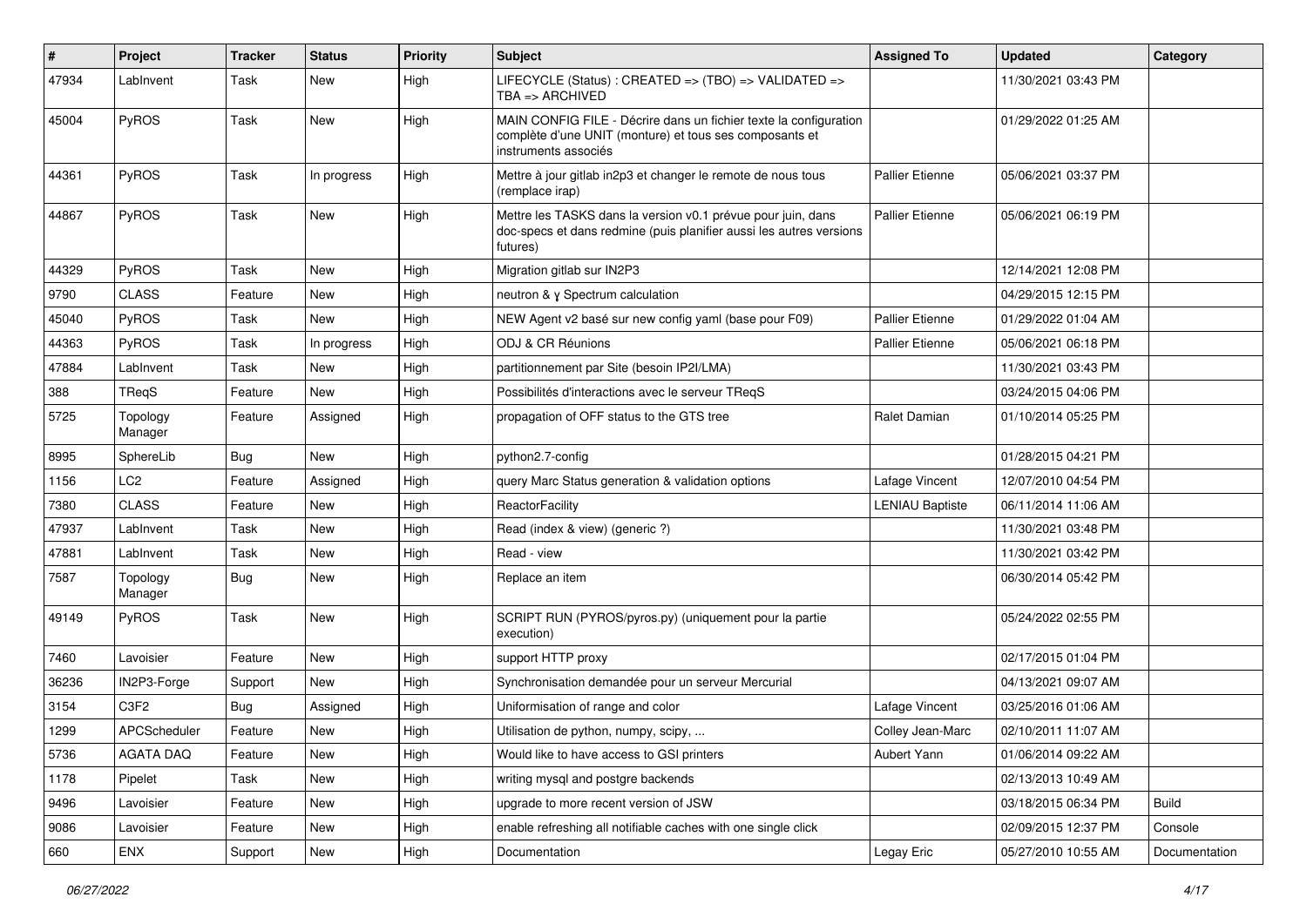| #     | <b>Project</b>      | <b>Tracker</b> | <b>Status</b> | <b>Priority</b> | <b>Subject</b>                                                                                 | <b>Assigned To</b>     | <b>Updated</b>      | Category         |
|-------|---------------------|----------------|---------------|-----------------|------------------------------------------------------------------------------------------------|------------------------|---------------------|------------------|
| 113   | <b>ENX</b>          | Bug            | Feedback      | High            | remove reference to T Result constants                                                         | Legay Eric             | 05/16/2011 01:26 PM | Driver Generator |
| 9606  | Lavoisier           | Feature        | New           | High            | add attribute @encoding to element <connector></connector>                                     |                        | 03/31/2015 06:29 PM | Engine           |
| 41294 | Lavoisier           | Feature        | New           | High            | add support for attribute @null in namespace<br>http://software.in2p3.fr/lavoisier/tables.xsd  | Reynaud Sylvain        | 09/25/2020 03:38 PM | Engine           |
| 7461  | Lavoisier           | Feature        | <b>New</b>    | High            | add XPath function url()                                                                       |                        | 02/17/2015 01:04 PM | Engine           |
| 44388 | <b>PyROS</b>        | Task           | New           | High            | (GF2) SOURCE CODE MANAGEMENT (GITLAB)                                                          |                        | 02/02/2022 12:28 PM | Evolution        |
| 49150 | <b>PyROS</b>        | Task           | New           | High            | Ajout du script PYROS wrapper sur pyros.py pour gérer<br>proprement tous les contextes d'appel | <b>Pallier Etienne</b> | 01/31/2022 11:36 AM | Evolution        |
| 7736  | Topology<br>Manager | <b>Bug</b>     | <b>New</b>    | High            | Generate electronic config files without GTS                                                   | Legay Eric             | 09/22/2014 05:12 PM | <b>GUI</b>       |
| 174   | Oval                | Feature        | <b>New</b>    | High            | oval run -o                                                                                    | <b>Chamont David</b>   | 10/02/2009 02:47 PM | Run command      |
| 30    | Oval                | Feature        | New           | High            | Use environments as targets to the step commands                                               | <b>Chamont David</b>   | 02/16/2009 07:12 PM | Run command      |
| 4068  | Pipelet             | <b>Bug</b>     | New           | High            | Tagging works randomly with konqueror                                                          |                        | 03/07/2013 10:39 AM | Web              |
| 35994 | IN2P3-Forge         | Support        | New           | Normal          | Synchronisation demandée pour un serveur Mercurial                                             |                        | 01/11/2019 03:10 PM |                  |
| 47924 | LabInvent           | Task           | <b>New</b>    | Normal          | (après 3.9) Passer à v4                                                                        |                        | 11/30/2021 11:48 AM |                  |
| 47925 | LabInvent           | Task           | New           | Normal          | (après cakephp v4) Passer à Php 8                                                              |                        | 11/30/2021 11:48 AM |                  |
| 49875 | <b>PyROS</b>        | Task           | <b>New</b>    | Normal          | (classic) Installation Guitastro & dependencies                                                |                        | 03/16/2022 07:27 AM |                  |
| 49874 | PyROS               | Task           | <b>New</b>    | Normal          | (docker) Installation Guitastro & dependencies                                                 |                        | 03/16/2022 07:26 AM |                  |
| 44876 | <b>PyROS</b>        | Task           | In progress   | Normal          | (F01) AUTHORIZATIONS for this feature (who can do what) :<br>documentation & implementation    | Koralewski Alexis      | 10/08/2021 06:03 PM |                  |
| 44835 | <b>PyROS</b>        | Task           | <b>New</b>    | Normal          | (F01) CRUD (utilisateur)                                                                       |                        | 03/29/2022 09:14 AM |                  |
| 44886 | PyROS               | Task           | <b>New</b>    | Normal          | (F01) ENTITIES - definition & implementation                                                   |                        | 10/12/2021 07:50 AM |                  |
| 46780 | <b>PyROS</b>        | Task           | New           | Normal          | (F01) EXIGENCES satisfaites (+ tests mis à jour)                                               |                        | 10/08/2021 06:01 PM |                  |
| 44847 | PyROS               | Task           | New           | Normal          | (F01) TESTS (users) validant cette feature                                                     | Koralewski Alexis      | 08/13/2021 01:55 PM |                  |
| 44877 | <b>PyROS</b>        | Task           | In progress   | Normal          | (F02) AUTHORIZATIONS for this feature (who can do what) :<br>documentation & implementation    | Koralewski Alexis      | 10/11/2021 10:24 AM |                  |
| 44881 | PyROS               | Task           | New           | Normal          | (F02) ENTITIES - definition & implementation                                                   | Koralewski Alexis      | 10/11/2021 10:34 AM |                  |
| 46781 | <b>PyROS</b>        | Task           | <b>New</b>    | Normal          | (F02) EXIGENCES satisfaites (+ tests mis à jour)                                               |                        | 01/29/2022 01:27 AM |                  |
| 44878 | <b>PyROS</b>        | Task           | <b>New</b>    | Normal          | (F02) TESTS to validate this feature                                                           |                        | 11/03/2021 09:16 AM |                  |
| 44879 | <b>PyROS</b>        | Task           | New           | Normal          | (F03) AUTHORIZATIONS for this feature (who can do what):<br>documentation & implementation     |                        | 12/15/2021 07:32 AM |                  |
| 44898 | PyROS               | Task           | <b>New</b>    | Normal          | (F03) ENTITIES (& properties) to be defined                                                    |                        | 12/15/2021 07:32 AM |                  |
| 47386 | <b>PyROS</b>        | Task           | New           | Normal          | (F03) Initial data (fixture)                                                                   |                        | 12/15/2021 07:32 AM |                  |
| 44880 | PyROS               | Task           | <b>New</b>    | Normal          | (F03) TESTS to validate this feature                                                           |                        | 12/15/2021 07:32 AM |                  |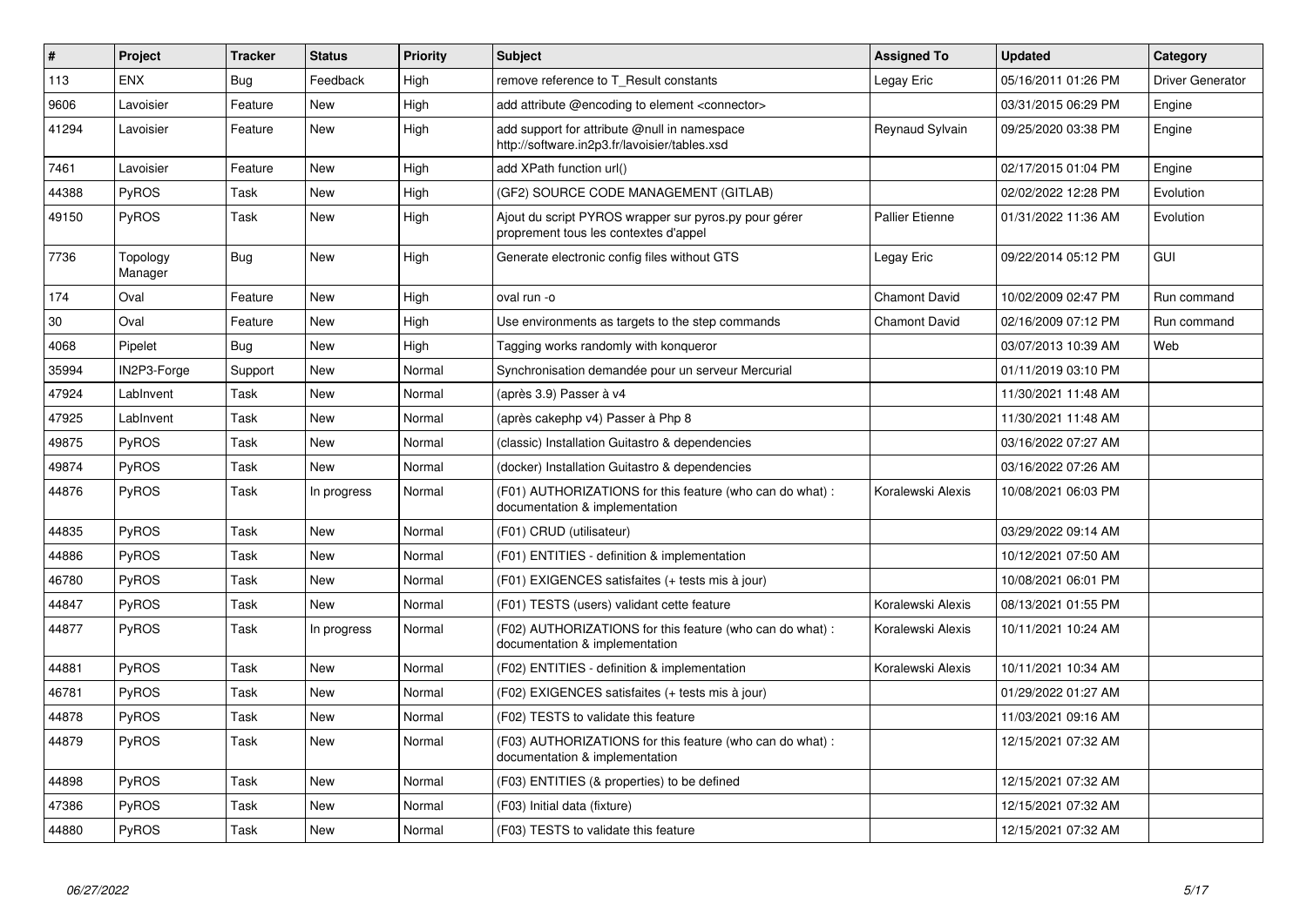| $\sharp$ | Project       | Tracker | <b>Status</b> | <b>Priority</b> | <b>Subject</b>                                                                                                       | <b>Assigned To</b> | <b>Updated</b>      | Category |
|----------|---------------|---------|---------------|-----------------|----------------------------------------------------------------------------------------------------------------------|--------------------|---------------------|----------|
| 44922    | PyROS         | Task    | <b>New</b>    | Normal          | (F04) AUTHORIZATIONS for this feature (who can do what) :<br>documentation & implementation                          |                    | 12/15/2021 07:37 AM |          |
| 44924    | PyROS         | Task    | <b>New</b>    | Normal          | (F04) ENTITIES - definition & implementation                                                                         |                    | 12/15/2021 07:36 AM |          |
| 44923    | PyROS         | Task    | <b>New</b>    | Normal          | (F04) TESTS to validate this feature                                                                                 |                    | 12/15/2021 07:36 AM |          |
| 47447    | PyROS         | Task    | <b>New</b>    | Normal          | (F05) ACTIONS (CRUD), VIEWS, and AUTHORIZATIONS                                                                      |                    | 02/23/2022 10:45 AM |          |
| 44928    | PyROS         | Task    | <b>New</b>    | Normal          | (F05) ENTITIES definition (doc spec) & implementation (DB)                                                           | Koralewski Alexis  | 02/03/2022 10:13 AM |          |
| 44930    | PyROS         | Task    | <b>New</b>    | Normal          | (F05) TESTS & REQUIREMENTS to validate this feature                                                                  | Koralewski Alexis  | 02/22/2022 03:01 PM |          |
| 44969    | PyROS         | Task    | New           | Normal          | (F07) AUTHORIZATIONS for this feature (who can do what) :<br>documentation & implementation                          |                    | 06/08/2021 08:21 AM |          |
| 44973    | PyROS         | Task    | <b>New</b>    | Normal          | (F07) Scheduling Sequences according to priorities, quotas,<br>observing conditions, Seq parameters, Seq constraints |                    | 05/06/2021 02:59 PM |          |
| 44987    | PyROS         | Task    | New           | Normal          | (F08) AUTHORIZATIONS for this feature (who can do what) :<br>documentation & implementation                          |                    | 06/08/2021 08:20 AM |          |
| 44994    | PyROS         | Task    | New           | Normal          | (F09) AUTHORIZATIONS for this feature (who can do what): doc<br>& implem.                                            |                    | 12/14/2021 12:15 PM |          |
| 44993    | PyROS         | Task    | New           | Normal          | (F09) ENTITIES definition & implementation                                                                           |                    | 12/14/2021 12:33 PM |          |
| 46787    | PyROS         | Task    | <b>New</b>    | Normal          | (F09) REQUIREMENTS validated (+ tests udpated)                                                                       |                    | 12/14/2021 12:18 PM |          |
| 44995    | PyROS         | Task    | <b>New</b>    | Normal          | (F09) TESTS to validate this feature                                                                                 |                    | 10/08/2021 05:45 PM |          |
| 45291    | PyROS         | Task    | New           | Normal          | (F10) AUTHORIZATIONS for this feature (who can do what) :<br>documentation & implementation                          |                    | 06/08/2021 08:19 AM |          |
| 45290    | PyROS         | Task    | <b>New</b>    | Normal          | (F10) ENTITIES - definition & implementation                                                                         |                    | 06/03/2021 09:17 AM |          |
| 45346    | PyROS         | Task    | <b>New</b>    | Normal          | (F10) ENTITIES - Initial data (fixture)                                                                              |                    | 06/03/2021 09:17 AM |          |
| 45292    | PyROS         | Task    | <b>New</b>    | Normal          | (F10) TESTS to validate this feature                                                                                 |                    | 05/27/2021 11:11 AM |          |
| 47387    | PyROS         | Task    | New           | Normal          | (F14) CRUD config                                                                                                    |                    | 01/29/2022 01:24 AM |          |
| 46788    | PyROS         | Task    | <b>New</b>    | Normal          | (F14) EXIGENCES satisfaites (+ tests mis à jour)                                                                     |                    | 01/29/2022 01:24 AM |          |
| 45818    | PyROS         | Task    | <b>New</b>    | Normal          | (F14) TESTS to validate this feature                                                                                 |                    | 08/09/2021 10:43 AM |          |
| 48222    | LabInvent     | Task    | New           | Normal          | (NEW func) Gérer Suivi d'un User                                                                                     |                    | 12/13/2021 10:39 AM |          |
| 9525     | <b>IGOSat</b> | Task    | <b>New</b>    | Normal          | (ODB / SCAO) Conception de la SCAO / Interfaçage avec l'ODB                                                          |                    | 03/27/2015 10:11 AM |          |
| 9151     | <b>IGOSat</b> | Task    | <b>New</b>    | Normal          | (ODB) Code de simulation fonctionelle                                                                                |                    | 02/18/2015 05:13 PM |          |
| 9524     | <b>IGOSat</b> | Task    | New           | Normal          | (ODB) Logiciel de Vol                                                                                                |                    | 03/24/2015 03:41 PM |          |
| 9099     | <b>IGOSat</b> | Task    | In progress   | Normal          | (PRO) Phase A                                                                                                        |                    | 03/24/2015 03:58 PM |          |
| 9136     | <b>IGOSat</b> | Task    | New           | Normal          | (PRO) Phase B                                                                                                        |                    | 03/24/2015 03:58 PM |          |
| 9137     | <b>IGOSat</b> | Task    | New           | Normal          | (PRO) Phase C                                                                                                        |                    | 03/24/2015 03:58 PM |          |
| 44914    | PyROS         | Task    | New           | Normal          | (re-)Démarrer, mettre en Pause, ou Stopper tout ou partie du<br>système                                              |                    | 04/30/2021 12:40 PM |          |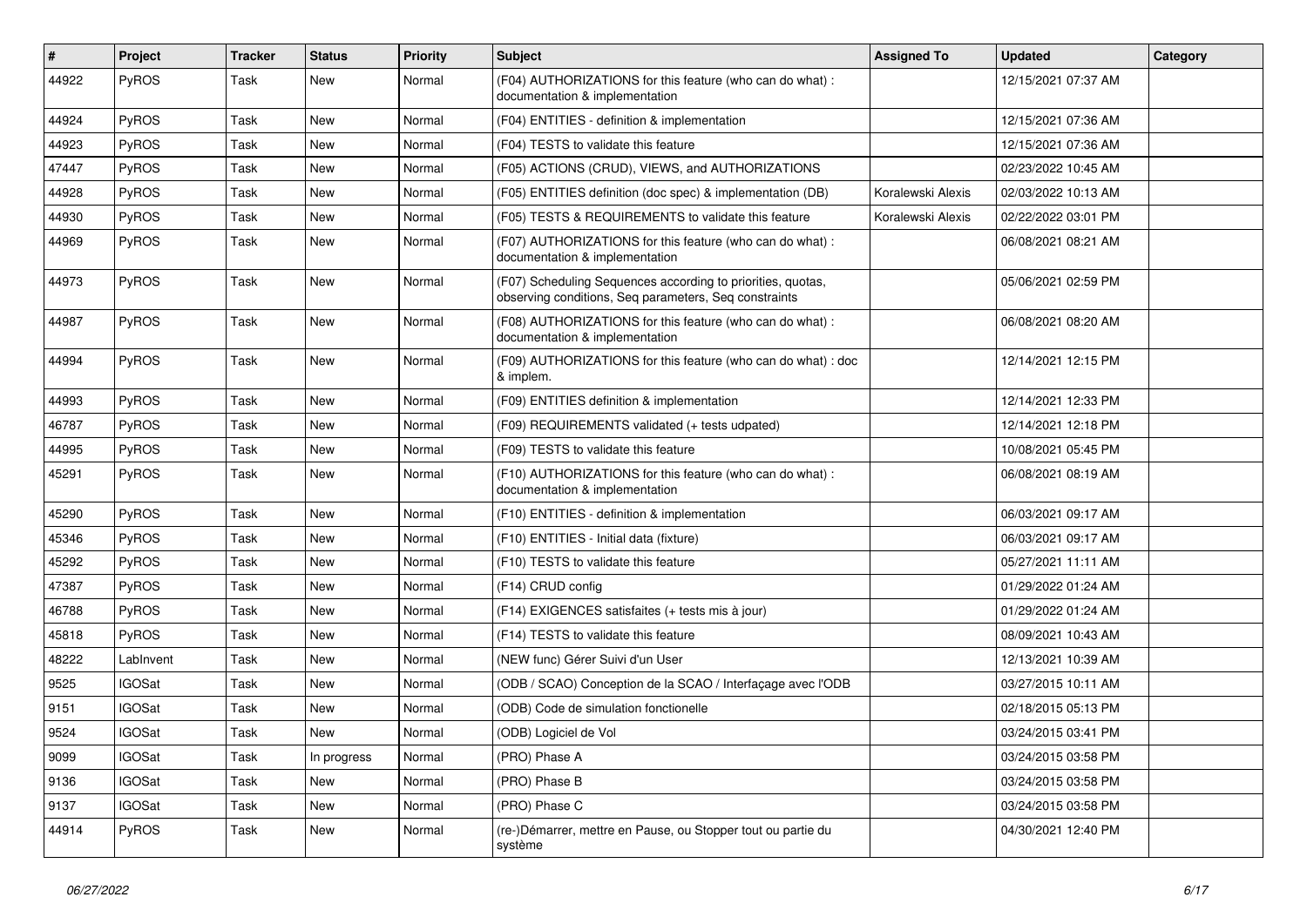| #     | Project       | Tracker | <b>Status</b> | <b>Priority</b> | <b>Subject</b>                                                                                                                   | <b>Assigned To</b> | <b>Updated</b>      | <b>Category</b> |
|-------|---------------|---------|---------------|-----------------|----------------------------------------------------------------------------------------------------------------------------------|--------------------|---------------------|-----------------|
| 44945 | PyROS         | Task    | <b>New</b>    | Normal          | (READ 1) Sequence detailed view                                                                                                  |                    | 02/03/2022 09:45 AM |                 |
| 9527  | <b>IGOSat</b> | Task    | <b>New</b>    | Normal          | (SAE / ODB) Réalisation de cartes électroniques pour le satellite<br><b>IGOSat</b>                                               |                    | 03/24/2015 03:52 PM |                 |
| 9100  | <b>IGOSat</b> | Task    | Assigned      | Normal          | (SAE) Réalisation d'un banc de test du système d'alimentation<br>électrique                                                      |                    | 02/10/2015 06:48 PM |                 |
| 9098  | <b>IGOSat</b> | Task    | Assigned      | Normal          | (SCA) Capteurs d'attitude et Banc de Contrôle                                                                                    |                    | 02/11/2015 01:57 PM |                 |
| 9108  | <b>IGOSat</b> | Task    | Assigned      | Normal          | (SCA) Modélisation de la boucle de contrôle SCAO                                                                                 |                    | 02/11/2015 02:00 PM |                 |
| 9103  | <b>IGOSat</b> | Task    | Assigned      | Normal          | (SCI) Banc de test du scintillateur                                                                                              |                    | 02/10/2015 06:48 PM |                 |
| 9115  | <b>IGOSat</b> | Task    | Assigned      | Normal          | (SCI) Banc de test du scintillateur, simulations et estimation de la<br>dose reçue                                               |                    | 02/11/2015 03:41 PM |                 |
| 9526  | <b>IGOSat</b> | Task    | <b>New</b>    | Normal          | (SCI) Electronique d'acquisition de l'instrument Scintillateur                                                                   |                    | 03/24/2015 03:50 PM |                 |
| 9102  | <b>IGOSat</b> | Task    | Assigned      | Normal          | (SOL) Conception de la station sol                                                                                               |                    | 02/10/2015 06:48 PM |                 |
| 9116  | <b>IGOSat</b> | Task    | Assigned      | Normal          | (STM) Conception mécanique                                                                                                       |                    | 02/11/2015 03:43 PM |                 |
| 9101  | <b>IGOSat</b> | Task    | Assigned      | Normal          | (STM) Réalisation d'un modèle structurel et thermique                                                                            |                    | 02/10/2015 06:48 PM |                 |
| 9109  | <b>IGOSat</b> | Task    | Assigned      | Normal          | (SYS) Ingénierie système                                                                                                         |                    | 02/11/2015 02:05 PM |                 |
| 9111  | <b>IGOSat</b> | Task    | Assigned      | Normal          | (TEL) Mise en oeuvre de la carte de télécommunication                                                                            |                    | 03/24/2015 03:36 PM |                 |
| 47907 | LabInvent     | Task    | New           | Normal          | *** F - Config YAML (champs materiels) : champs obligatoires,<br>recommandés, ou readonly                                        |                    | 11/30/2021 01:25 PM |                 |
| 47865 | LabInvent     | Feature | <b>New</b>    | Normal          | *** F - Configuration générale                                                                                                   |                    | 12/13/2021 11:06 AM |                 |
| 47932 | LabInvent     | Feature | <b>New</b>    | Normal          | *** F - DOC (documentation)                                                                                                      |                    | 11/30/2021 01:10 PM |                 |
| 47864 | LabInvent     | Feature | New           | Normal          | *** F - ENTITY - Autres                                                                                                          |                    | 11/30/2021 12:57 PM |                 |
| 47895 | LabInvent     | Feature | New           | Normal          | *** F - ENTITY - Documents attachés (à Materiel ou Suivi)                                                                        |                    | 12/13/2021 11:09 AM |                 |
| 47959 | LabInvent     | Task    | <b>New</b>    | Normal          | *** F - ENTITY - Fournisseurs                                                                                                    |                    | 11/30/2021 12:57 PM |                 |
| 47957 | LabInvent     | Feature | New           | Normal          | *** F - ENTITY - Les GROUPES (de User ou Materiel) :<br>Thématique, Métier, Projet, Site (+ Pole ou Service ?)                   |                    | 12/13/2021 11:12 AM |                 |
| 47862 | LabInvent     | Feature | <b>New</b>    | Normal          | *** F - ENTITY - Prets (de Materiel)                                                                                             |                    | 12/13/2021 11:10 AM |                 |
| 47930 | LabInvent     | Task    | <b>New</b>    | Normal          | *** F - ENTITY - QrCode                                                                                                          |                    | 11/30/2021 01:26 PM |                 |
| 47951 | LabInvent     | Feature | <b>New</b>    | Normal          | *** F - Etiquettes & Imprimantes                                                                                                 |                    | 11/30/2021 01:42 PM |                 |
| 47868 | LabInvent     | Task    | <b>New</b>    | Normal          | *** F - Super Entité (AppController, AppTable)                                                                                   |                    | 11/30/2021 01:34 PM |                 |
| 47869 | LabInvent     | Feature | New           | Normal          | *** F - Tests                                                                                                                    |                    | 12/06/2021 02:28 PM |                 |
| 44659 | PyROS         | Feature | New           | Normal          | *** GF3 - INFRA - Hardware, Operating System, Network, Security<br>& Safety                                                      |                    | 03/16/2022 04:51 PM |                 |
| 44721 | PyROS         | Feature | New           | Normal          | *** GF4 - QUAL - Quality & Tests - High level tests (integration &<br>functional), plan tests, validation des exigences (qualif) |                    | 03/16/2022 04:55 PM |                 |
| 45452 | PyROS         | Story   | New           | Normal          | *** REQ-0XX REQUIREMENTS FROM CNES (PR)                                                                                          |                    | 06/14/2021 01:17 PM |                 |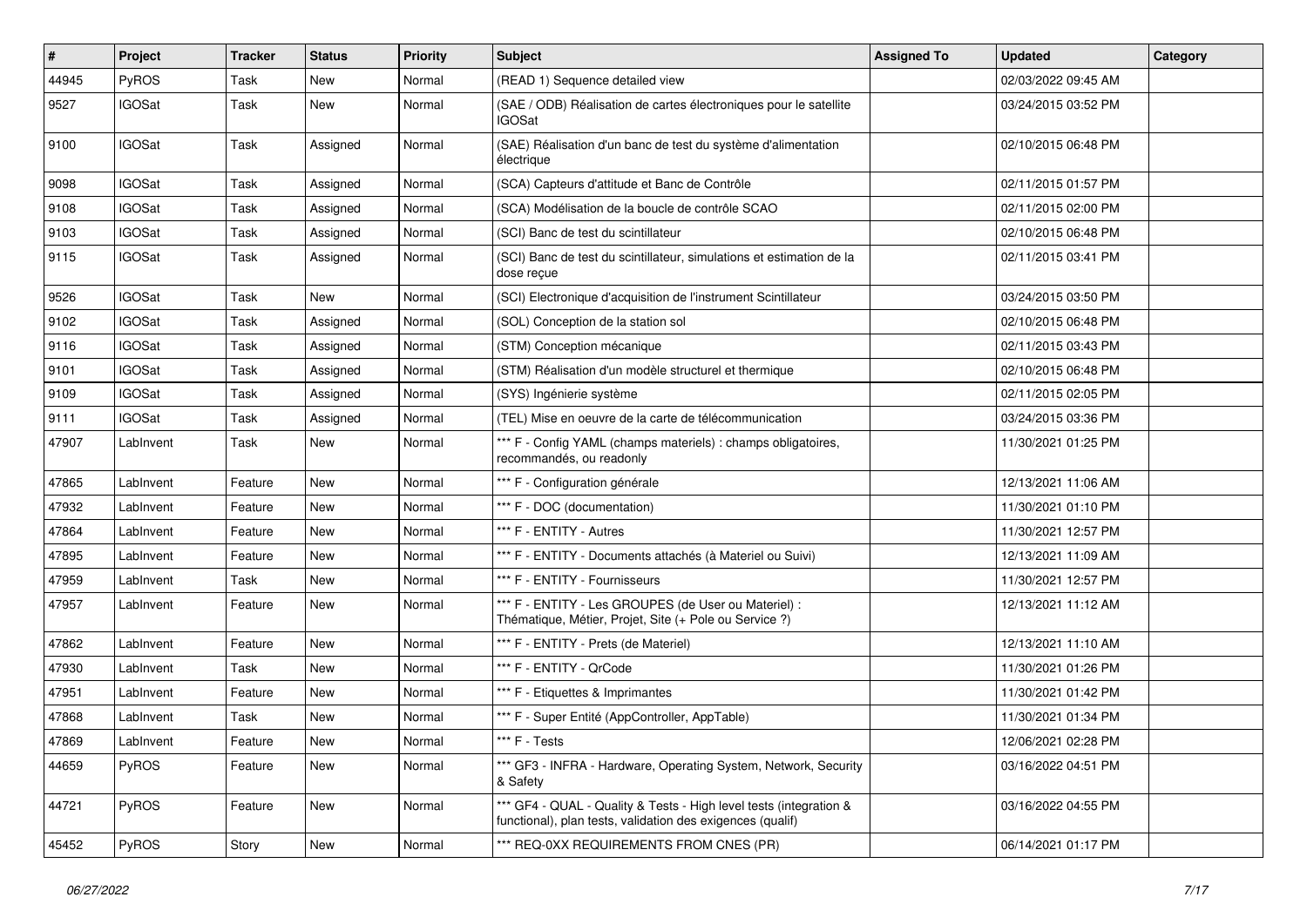| #     | Project          | <b>Tracker</b> | <b>Status</b> | <b>Priority</b> | <b>Subject</b>                                                                                                     | <b>Assigned To</b> | <b>Updated</b>      | Category |
|-------|------------------|----------------|---------------|-----------------|--------------------------------------------------------------------------------------------------------------------|--------------------|---------------------|----------|
| 44811 | PyROS            | Story          | <b>New</b>    | Normal          | *** REQ-100 FROM CCTP TAROT-NC & MEETINGS                                                                          |                    | 03/16/2022 04:38 PM |          |
| 44812 | PyROS            | Story          | <b>New</b>    | Normal          | *** REQ-200 FOR TAROT NETWORK INTEGRATION                                                                          |                    | 06/14/2021 01:13 PM |          |
| 44150 | PyROS            | Feature        | In progress   | Normal          | *** SF01 - USR - Users, Roles, and Authorizations Management                                                       |                    | 03/29/2022 09:14 AM |          |
| 44154 | PyROS            | Feature        | In progress   | Normal          | *** SF02 - SCP - Scientific Programs Management                                                                    |                    | 03/29/2022 09:17 AM |          |
| 44159 | PyROS            | Feature        | New           | Normal          | *** SF03 - ENV - Environment Monitoring (int/ext, observatory &<br>weather)                                        |                    | 05/05/2022 09:54 AM |          |
| 44153 | PyROS            | Feature        | New           | Normal          | *** SF05 - SEQ - Observation Sequences Management                                                                  | Koralewski Alexis  | 02/23/2022 10:45 AM |          |
| 44158 | <b>PyROS</b>     | Feature        | New           | Normal          | *** SF06 - ALR - Alerts Management                                                                                 |                    | 03/15/2022 04:46 PM |          |
| 44160 | PyROS            | Feature        | <b>New</b>    | Normal          | *** SF07 - PLN - Observation Sequences Planning & Scheduling                                                       |                    | 03/15/2022 04:46 PM |          |
| 44163 | PyROS            | Feature        | <b>New</b>    | Normal          | *** SF09 - CMC - Command Control - Telescope & Instruments<br>Control & Monitoring (DeviceController, AgentDevice) |                    | 03/16/2022 07:28 AM |          |
| 44584 | PyROS            | Feature        | <b>New</b>    | Normal          | *** SF10 - CAL - Calibration (Dark/Bias/Flat)                                                                      |                    | 03/15/2022 04:48 PM |          |
| 44514 | PyROS            | Feature        | New           | Normal          | *** SF11 - IPC - Images Processing (Grenouille)                                                                    | Klotz Alain        | 03/15/2022 04:44 PM |          |
| 44164 | PyROS            | Feature        | New           | Normal          | *** SF12 - IAN - Images Analysis (Triton)                                                                          |                    | 03/15/2022 04:48 PM |          |
| 44661 | PyROS            | Feature        | <b>New</b>    | Normal          | *** SF13 - IAF - Images Fetching (quicklook & download)                                                            |                    | 03/15/2022 04:49 PM |          |
| 44165 | PyROS            | Feature        | New           | Normal          | *** SF16 - DSH - General monitoring : Dashboard (website)                                                          |                    | 03/15/2022 11:26 PM |          |
| 45481 | PyROS            | Feature        | New           | Normal          | **** D2 - Users & Programs                                                                                         |                    | 03/29/2022 09:17 AM |          |
| 45484 | PyROS            | Feature        | <b>New</b>    | Normal          | **** D5 - Images management (L1-L2)                                                                                |                    | 02/02/2022 02:36 PM |          |
| 44713 | PyROS            | Story          | New           | Normal          | **** REQ-020 CCTP                                                                                                  |                    | 07/01/2021 08:30 AM |          |
| 44717 | PyROS            | Story          | <b>New</b>    | Normal          | **** REQ-022 TAROT NC                                                                                              |                    | 06/14/2021 01:19 PM |          |
| 44718 | <b>PyROS</b>     | Story          | New           | Normal          | **** REQ-025 AJOUT TNC                                                                                             |                    | 06/14/2021 01:19 PM |          |
| 44715 | PyROS            | Story          | <b>New</b>    | Normal          | **** REQ-065 AJOUT UPGRADE                                                                                         |                    | 06/14/2021 01:19 PM |          |
| 44716 | PyROS            | Story          | <b>New</b>    | Normal          | **** REQ-071 AJOUT OSMOSE                                                                                          |                    | 06/14/2021 01:19 PM |          |
| 5838  | <b>AGATA DAQ</b> | Support        | New           | Normal          | /agatadisks                                                                                                        | Aubert Yann        | 01/17/2014 06:07 PM |          |
| 49213 | PyROS            | Task           | In progress   | Normal          | 1 - (L0) - Récupération et organisation des images L0 (RAW fits)                                                   | Klotz Alain        | 02/02/2022 02:42 PM |          |
| 47954 | LabInvent        | Task           | New           | Normal          | 1 - CREATED                                                                                                        |                    | 11/30/2021 01:27 PM |          |
| 49214 | <b>PyROS</b>     | Task           | In progress   | Normal          | 2 - (L1a) - Pré-traitement de chaque image (dans l'ordre) (fits RAW   Klotz Alain<br>$\Rightarrow$ fits CAL)       |                    | 02/02/2022 02:42 PM |          |
| 47953 | LabInvent        | Task           | New           | Normal          | 2a - TOBEORDERED (optionnel)                                                                                       |                    | 11/30/2021 01:27 PM |          |
| 47935 | LabInvent        | Task           | New           | Normal          | 2b - VALIDATED                                                                                                     |                    | 11/30/2021 01:27 PM |          |
| 49215 | PyROS            | Task           | In progress   | Normal          | 3 - (L1b) - Reconnaissance du champ (lien entre pixels et coord<br>célestes) (+ json CATA)                         | Klotz Alain        | 02/02/2022 02:36 PM |          |
| 49216 | PyROS            | Task           | New           | Normal          | 4 - (L1c) - Combinaison d'images                                                                                   | Klotz Alain        | 02/02/2022 02:36 PM |          |
| 49217 | PyROS            | Task           | New           | Normal          | 5 - (L2) Critères de qualité d'image (+ json QUAL)                                                                 | Klotz Alain        | 02/02/2022 02:37 PM |          |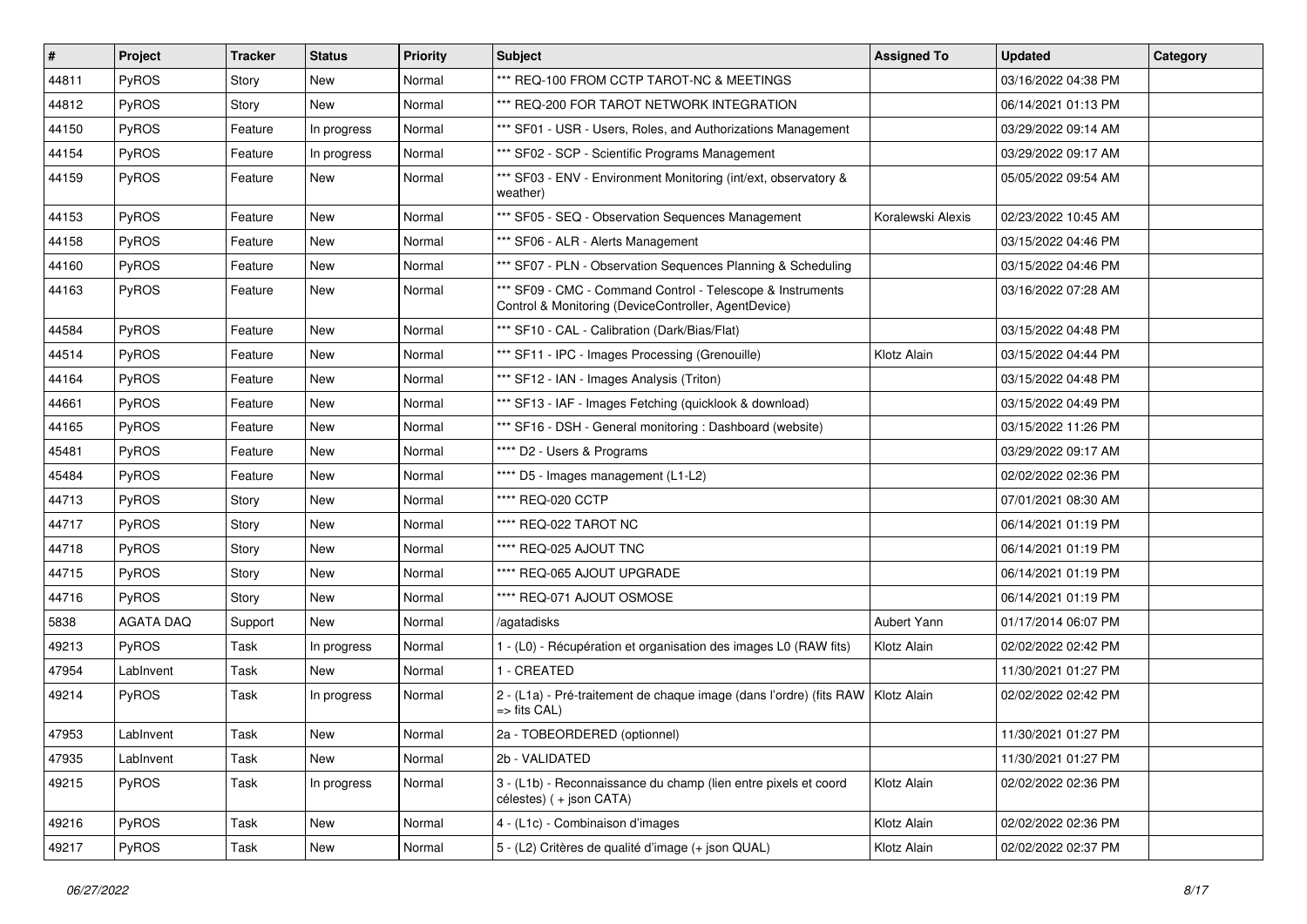| #     | Project                                     | Tracker    | <b>Status</b> | <b>Priority</b> | <b>Subject</b>                                                                                   | <b>Assigned To</b>     | <b>Updated</b>      | Category |
|-------|---------------------------------------------|------------|---------------|-----------------|--------------------------------------------------------------------------------------------------|------------------------|---------------------|----------|
| 9704  | Lavoisier                                   | Feature    | <b>New</b>    | Normal          | add option --override to lavoisier-upgrade.sh                                                    |                        | 04/15/2015 10:07 AM |          |
| 34801 | Lavoisier                                   | Feature    | <b>New</b>    | Normal          | add support for attribute @if in element view/variable                                           |                        | 07/31/2018 12:57 PM |          |
| 37461 | Lavoisier                                   | Feature    | <b>New</b>    | Normal          | add support for jdk 11                                                                           |                        | 04/25/2019 01:53 PM |          |
| 12963 | <b>PEM</b>                                  | <b>Bug</b> | <b>New</b>    | Normal          | add tool crash                                                                                   |                        | 03/24/2016 09:10 AM |          |
| 48280 | PyROS                                       | Task       | <b>New</b>    | Normal          | Agent dérivé de l'Agent général (ex: AgentA, AgentB, AgentC, ou<br>AgentM pour le envmonitoring) |                        | 12/14/2021 03:00 PM |          |
| 44367 | PyROS                                       | Task       | In progress   | Normal          | Ajouter membres dans gitlab (IRAP + CNES?)                                                       | <b>Pallier Etienne</b> | 05/06/2021 06:13 PM |          |
| 47966 | LabInvent                                   | Task       | <b>New</b>    | Normal          | Ajouter test Commande (avec devis joint)                                                         |                        | 11/30/2021 04:17 PM |          |
| 45037 | PyROS                                       | Task       | In progress   | Normal          | Algo description                                                                                 | Klotz Alain            | 05/06/2021 02:59 PM |          |
| 47945 | LabInvent                                   | Task       | <b>New</b>    | Normal          | <b>ALL</b>                                                                                       |                        | 11/30/2021 12:23 PM |          |
| 5765  | AGATA DAQ                                   | <b>Bug</b> | New           | Normal          | Anode01                                                                                          |                        | 01/08/2014 02:44 PM |          |
| 49541 | PyROS                                       | Task       | <b>New</b>    | Normal          | API REST (scripting du website via script pyros_api.py)                                          | Koralewski Alexis      | 03/15/2022 11:26 PM |          |
| 49155 | PyROS                                       | Task       | New           | Normal          | Architecture décentralisée en plusieurs noeuds (communication via<br>BD)                         |                        | 01/31/2022 12:09 PM |          |
| 47375 | PyROS                                       | Task       | New           | Normal          | Association quota SP                                                                             |                        | 10/11/2021 10:37 AM |          |
| 48290 | PyROS                                       | Task       | New           | Normal          | Auto mode                                                                                        |                        | 12/14/2021 12:35 PM |          |
| 47871 | LabInvent                                   | Task       | New           | Normal          | Autorisations                                                                                    |                        | 11/30/2021 01:29 PM |          |
| 44393 | PyROS                                       | Task       | New           | Normal          | Back Office (Administration) - Site django admin                                                 | Koralewski Alexis      | 02/02/2022 12:07 PM |          |
| 49889 | PyROS                                       | Task       | New           | Normal          | Backup                                                                                           |                        | 03/16/2022 04:49 PM |          |
| 11059 | <b>CLASS</b>                                | <b>Bug</b> | <b>New</b>    | Normal          | Bad packaging of 4.1.0.tar.gaz                                                                   |                        | 10/09/2015 06:31 AM |          |
| 13260 | C3F2                                        | Bug        | Assigned      | Normal          | Better protection from code injection with PQescape                                              | Lafage Vincent         | 05/02/2016 09:56 AM |          |
| 5759  | <b>Electronic Control</b><br>and Monitoring | <b>Bug</b> | Feedback      | Normal          | bug checknarvalnodes 1                                                                           | Ralet Damian           | 01/17/2014 10:54 AM |          |
| 48005 | LabInvent                                   | Task       | <b>New</b>    | Normal          | <b>Bugfix toutes les Deprecated Errors</b>                                                       |                        | 12/06/2021 02:37 PM |          |
| 47445 | PyROS                                       | Task       | New           | Normal          | CAHIER DE RECETTE (NC)                                                                           |                        | 10/11/2021 11:31 AM |          |
| 45049 | PyROS                                       | Task       | New           | Normal          | <b>CAMERA FLI</b>                                                                                |                        | 07/16/2021 09:34 AM |          |
| 9512  | TReqS                                       | Task       | New           | Normal          | Change 'jtreqs' keyword to 'treqs'                                                               | Chambon Bernard        | 03/24/2015 05:50 PM |          |
| 5238  | <b>SIMGRID</b>                              | Task       | Assigned      | Normal          | Change type parameter for storage_get_size functions                                             | Veyre Pierre           | 10/04/2013 10:03 AM |          |
| 44915 | PyROS                                       | Task       | New           | Normal          | Changer le mode du système : passer en mode manuel<br>(maintenance) ou automatique               |                        | 12/15/2021 07:37 AM |          |
| 47889 | LabInvent                                   | Task       | New           | Normal          | Changer statut - setStatusTo*()                                                                  |                        | 11/30/2021 01:19 PM |          |
| 6748  | <b>CLASS</b>                                | Feature    | New           | Normal          | Charger un parc présimulé à partir du .root                                                      |                        | 04/03/2014 11:36 AM |          |
| 9317  | TReqS                                       | <b>Bug</b> | In progress   | Normal          | Check scalability                                                                                | Chambon Bernard        | 07/09/2015 03:31 PM |          |
| 49162 | PyROS                                       | Task       | New           | Normal          | Check sequence validity                                                                          | Klotz Alain            | 02/03/2022 10:23 AM |          |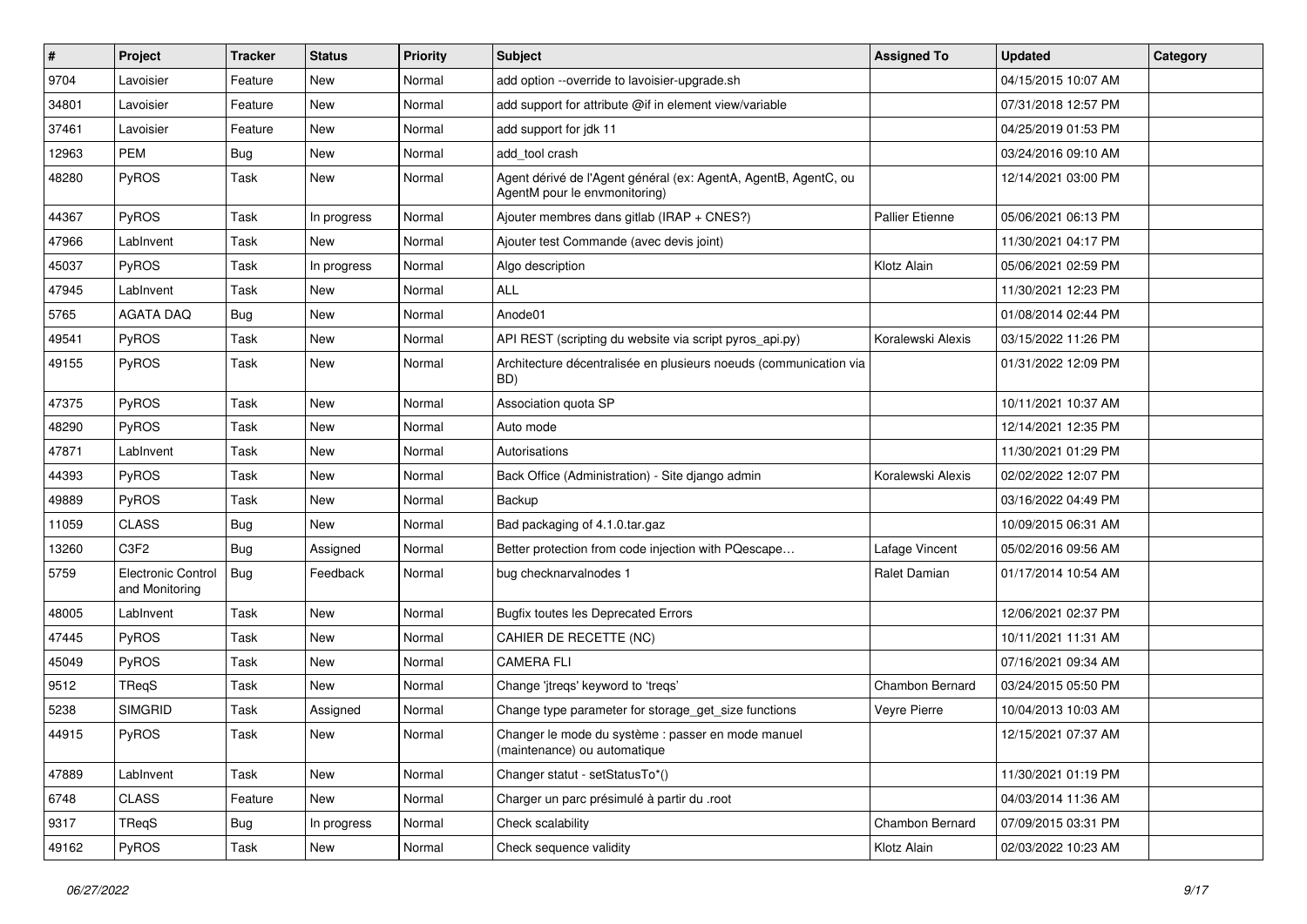| $\#$  | Project             | <b>Tracker</b> | <b>Status</b> | <b>Priority</b> | <b>Subject</b>                                                                                                  | <b>Assigned To</b>     | <b>Updated</b>      | Category |
|-------|---------------------|----------------|---------------|-----------------|-----------------------------------------------------------------------------------------------------------------|------------------------|---------------------|----------|
| 9316  | TReqS               | <b>Bug</b>     | In progress   | Normal          | Check stability                                                                                                 | Chambon Bernard        | 07/09/2015 03:31 PM |          |
| 49224 | PyROS               | Task           | <b>New</b>    | Normal          | Choisir le bias, le flat, et le dark (en fn des metadata)                                                       | Klotz Alain            | 02/02/2022 02:19 PM |          |
| 10786 | <b>CLASS</b>        | <b>Bug</b>     | <b>New</b>    | Normal          | CLASS Stopped by a "KILL" signal                                                                                |                        | 08/31/2015 07:00 PM |          |
| 47946 | LabInvent           | Task           | New           | Normal          | classic only                                                                                                    |                        | 12/03/2021 09:50 AM |          |
| 44369 | PyROS               | Task           | In progress   | Normal          | clean gdoc technique                                                                                            | <b>Pallier Etienne</b> | 06/09/2021 01:09 PM |          |
| 7044  | Topology<br>Manager | Task           | Feedback      | Normal          | Cleaning mysql stuff                                                                                            | Legay Eric             | 05/06/2014 11:27 AM |          |
| 9550  | TReqS               | Task           | New           | Normal          | client.pl distribution                                                                                          | Chambon Bernard        | 03/27/2015 10:22 AM |          |
| 520   | TReqS               | Feature        | <b>New</b>    | Normal          | Communication entre Serveur et Client sans Base de données                                                      |                        | 03/24/2015 04:37 PM |          |
| 44906 | PyROS               | Task           | <b>New</b>    | Normal          | Compute and save Observing conditions                                                                           |                        | 12/15/2021 07:35 AM |          |
| 44904 | <b>PyROS</b>        | Task           | <b>New</b>    | Normal          | Compute, save, and provide higher level (useful) parameters and<br>synthesis from multiple detectors            |                        | 12/15/2021 07:34 AM |          |
| 49870 | <b>PyROS</b>        | Task           | <b>New</b>    | Normal          | Config générale : logo, pagination, couleurs, options générales,<br>options par feature,                        |                        | 03/15/2022 11:11 PM |          |
| 49871 | <b>PyROS</b>        | Task           | <b>New</b>    | Normal          | Config par défaut (à définir)                                                                                   |                        | 03/15/2022 11:11 PM |          |
| 45003 | PyROS               | Task           | New           | Normal          | Config Read & View                                                                                              | Koralewski Alexis      | 08/09/2021 10:43 AM |          |
| 7037  | Topology<br>Manager | Feature        | New           | Normal          | Configuration file for TM                                                                                       |                        | 04/30/2014 03:11 PM |          |
| 49210 | PyROS               | Task           | <b>New</b>    | Normal          | <b>CONFIGURATION GENERALE</b>                                                                                   |                        | 03/15/2022 11:11 PM |          |
| 44355 | PyROS               | Task           | New           | Normal          | Construire une nouvelle grammaire générique de commandes,<br>basée sur INDI (pyros doit parler INDI par défaut) |                        | 03/25/2021 05:37 PM |          |
| 49225 | <b>PyROS</b>        | Task           | In progress   | Normal          | Correction de l'image par le dark (+ bias)                                                                      | Klotz Alain            | 02/02/2022 02:56 PM |          |
| 49226 | <b>PyROS</b>        | Task           | In progress   | Normal          | Correction de l'image par le flat                                                                               | Klotz Alain            | 02/02/2022 02:56 PM |          |
| 49228 | PyROS               | Task           | In progress   | Normal          | Correction de l'orientation de l'image (est à gauche, nord en haut)                                             | Klotz Alain            | 02/02/2022 02:56 PM |          |
| 49227 | <b>PyROS</b>        | Task           | <b>New</b>    | Normal          | Corrections cosmétiques (de pixels)                                                                             | Klotz Alain            | 02/02/2022 02:19 PM |          |
| 44932 | PyROS               | Task           | <b>New</b>    | Normal          | CREATE a Sequence (must be attached to a valid SP)                                                              |                        | 02/23/2022 12:02 PM |          |
| 45294 | <b>PyROS</b>        | Task           | <b>New</b>    | Normal          | Create BIAS files (acquisition)                                                                                 |                        | 05/27/2021 11:22 AM |          |
| 45295 | PyROS               | Task           | New           | Normal          | Create DARK files (acquisition)                                                                                 |                        | 05/27/2021 11:22 AM |          |
| 45293 | PyROS               | Task           | New           | Normal          | Create FLAT files (acquisition)                                                                                 |                        | 05/27/2021 11:21 AM |          |
| 5590  | <b>SIMGRID</b>      | Support        | Assigned      | Normal          | Create msg_storage_management group in DOXYGEN ?!                                                               | Veyre Pierre           | 11/29/2013 10:20 AM |          |
| 44891 | PyROS               | Task           | New           | Normal          | Create/Update                                                                                                   |                        | 09/14/2021 11:48 AM |          |
| 47911 | LabInvent           | Task           | New           | Normal          | Create/Update (add edit generic)                                                                                |                        | 11/30/2021 11:04 AM |          |
| 49250 | PyROS               | Task           | New           | Normal          | <b>CREATE/UPDATE Sequence</b>                                                                                   |                        | 02/23/2022 12:02 PM |          |
| 3039  | APCScheduler        | Feature        | New           | Normal          | création de tarball sans exécutable                                                                             |                        | 07/31/2012 06:11 PM |          |
| 48287 | PyROS               | Task           | New           | Normal          | cRuD (only Read & Delete) - View (& Kill) currently running Agents                                              |                        | 12/14/2021 12:26 PM |          |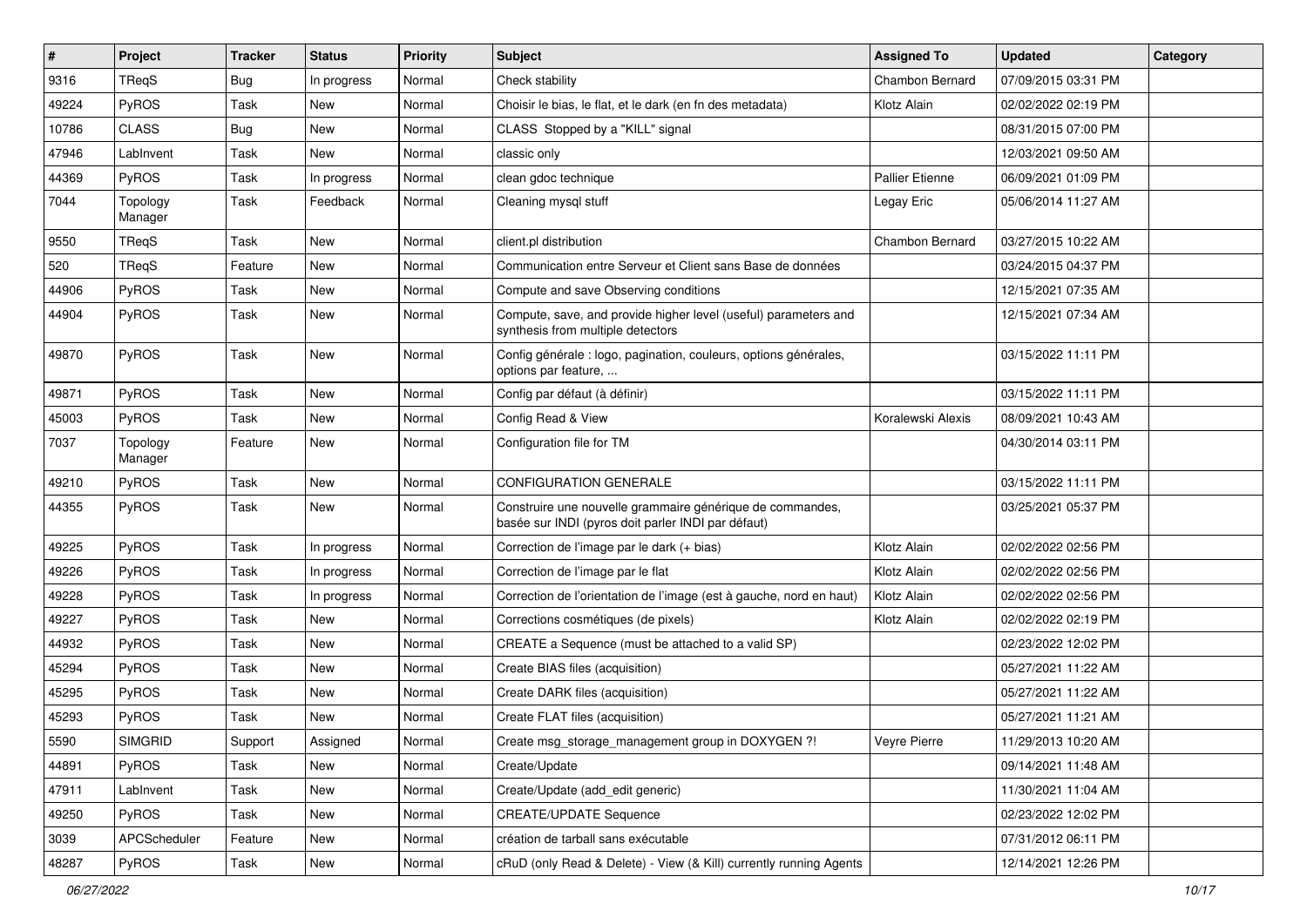| $\sharp$ | Project             | Tracker | <b>Status</b> | <b>Priority</b> | Subject                                                                            | <b>Assigned To</b> | <b>Updated</b>      | Category |
|----------|---------------------|---------|---------------|-----------------|------------------------------------------------------------------------------------|--------------------|---------------------|----------|
| 45005    | PyROS               | Task    | In progress   | Normal          | CRUD - (R)EAD config                                                               | Koralewski Alexis  | 01/29/2022 01:24 AM |          |
| 45044    | PyROS               | Task    | In progress   | Normal          | CRUD des autres entités (Institutes, Time Periods, Scientific<br>Theme)            | Koralewski Alexis  | 10/11/2021 10:01 AM |          |
| 47368    | PyROS               | Task    | In progress   | Normal          | <b>CRUD Scientific Theme</b>                                                       | Koralewski Alexis  | 10/11/2021 10:01 AM |          |
| 45555    | PyROS               | Task    | In progress   | Normal          | <b>CRUD Time Periods</b>                                                           | Koralewski Alexis  | 09/07/2021 08:58 AM |          |
| 47950    | LabInvent           | Task    | New           | Normal          | DB complète à mettre à jour                                                        |                    | 11/30/2021 12:26 PM |          |
| 45748    | PyROS               | Task    | <b>New</b>    | Normal          | Définir Accesseurs (getX())                                                        |                    | 01/29/2022 01:21 AM |          |
| 48250    | PyROS               | Task    | In progress   | Normal          | <b>DELETE</b>                                                                      | Koralewski Alexis  | 02/21/2022 03:38 PM |          |
| 47958    | LabInvent           | Task    | <b>New</b>    | Normal          | delete (generic)                                                                   |                    | 11/30/2021 12:47 PM |          |
| 44921    | PyROS               | Task    | <b>New</b>    | Normal          | Démarrage de la production des fichiers de calibration (fin de nuit)               |                    | 04/30/2021 12:43 PM |          |
| 44920    | PyROS               | Task    | <b>New</b>    | Normal          | Démarrage ou fin des observations (début/fin de nuit)                              |                    | 04/30/2021 12:43 PM |          |
| 516      | TReqS               | Feature | <b>New</b>    | Normal          | Désactiver des queues                                                              |                    | 03/24/2015 04:24 PM |          |
| 45337    | PyROS               | Task    | In progress   | Normal          | Description du Site (horizon + home)                                               | Klotz Alain        | 10/11/2021 10:42 AM |          |
| 49218    | PyROS               | Task    | In progress   | Normal          | Détection des nouvelles images produites (système asynchrone<br>sur l'acquisition) | Klotz Alain        | 02/02/2022 02:38 PM |          |
| 9325     | TReqS               | Task    | In progress   | Normal          | Develop test code related to stability                                             | Chambon Bernard    | 04/30/2015 11:02 AM |          |
| 47390    | PyROS               | Task    | <b>New</b>    | Normal          | Device Agent (AgentDevice) (de type Agent)                                         |                    | 12/14/2021 12:32 PM |          |
| 47392    | PyROS               | Task    | <b>New</b>    | Normal          | Device Commands Grammar (Generic & Native)                                         |                    | 12/14/2021 12:32 PM |          |
| 47393    | <b>PyROS</b>        | Task    | <b>New</b>    | Normal          | Device Config file (cf F14)                                                        |                    | 12/14/2021 12:33 PM |          |
| 47389    | PyROS               | Task    | <b>New</b>    | Normal          | Device Controller (DeviceController)                                               |                    | 12/14/2021 12:29 PM |          |
| 47391    | PyROS               | Task    | New           | Normal          | Device Simulator (DeviceSimulator)                                                 |                    | 12/14/2021 12:32 PM |          |
| 10311    | TReqS               | Bug     | Suspended     | Normal          | Dispatcher create a new queue once the 1st one is activated                        | Chambon Bernard    | 07/09/2015 03:25 PM |          |
| 5726     | Topology<br>Manager | Feature | New           | Normal          | Display                                                                            |                    | 01/06/2014 09:21 AM |          |
| 49546    | PyROS               | Task    | In progress   | Normal          | Documentation (pyros_api)                                                          | Koralewski Alexis  | 02/24/2022 02:33 PM |          |
| 45781    | PyROS               | Task    | In progress   | Normal          | Documentation et Présentations pour les PA et PK CNES                              |                    | 01/31/2022 11:32 AM |          |
| 47441    | PyROS               | Task    | <b>New</b>    | Normal          | DOSSIER DE DÉFINITION                                                              |                    | 10/11/2021 11:32 AM |          |
| 47446    | PyROS               | Task    | <b>New</b>    | Normal          | <b>DOSSIER SSI</b>                                                                 |                    | 10/11/2021 11:32 AM |          |
| 7655     | AGATA DAQ           | Bug     | New           | Normal          | E-log                                                                              |                    | 07/08/2014 09:46 AM |          |
| 10273    | PEM                 | Feature | New           | Normal          | Easier configuration process                                                       |                    | 07/01/2015 11:11 AM |          |
| 2431     | LC <sub>2</sub>     | Feature | Assigned      | Normal          | Enforce stricter checks on startup precondition                                    | Lafage Vincent     | 02/03/2012 09:54 PM |          |
| 44986    | PyROS               | Task    | New           | Normal          | ENTITIES (& properties) to be defined                                              |                    | 05/04/2021 12:25 PM |          |
| 44968    | PyROS               | Task    | New           | Normal          | ENTITIES (& properties) to be defined                                              |                    | 05/03/2021 11:38 AM |          |
| 48289    | PyROS               | Task    | New           | Normal          | Entity (AgentDevice class)                                                         |                    | 12/14/2021 12:32 PM |          |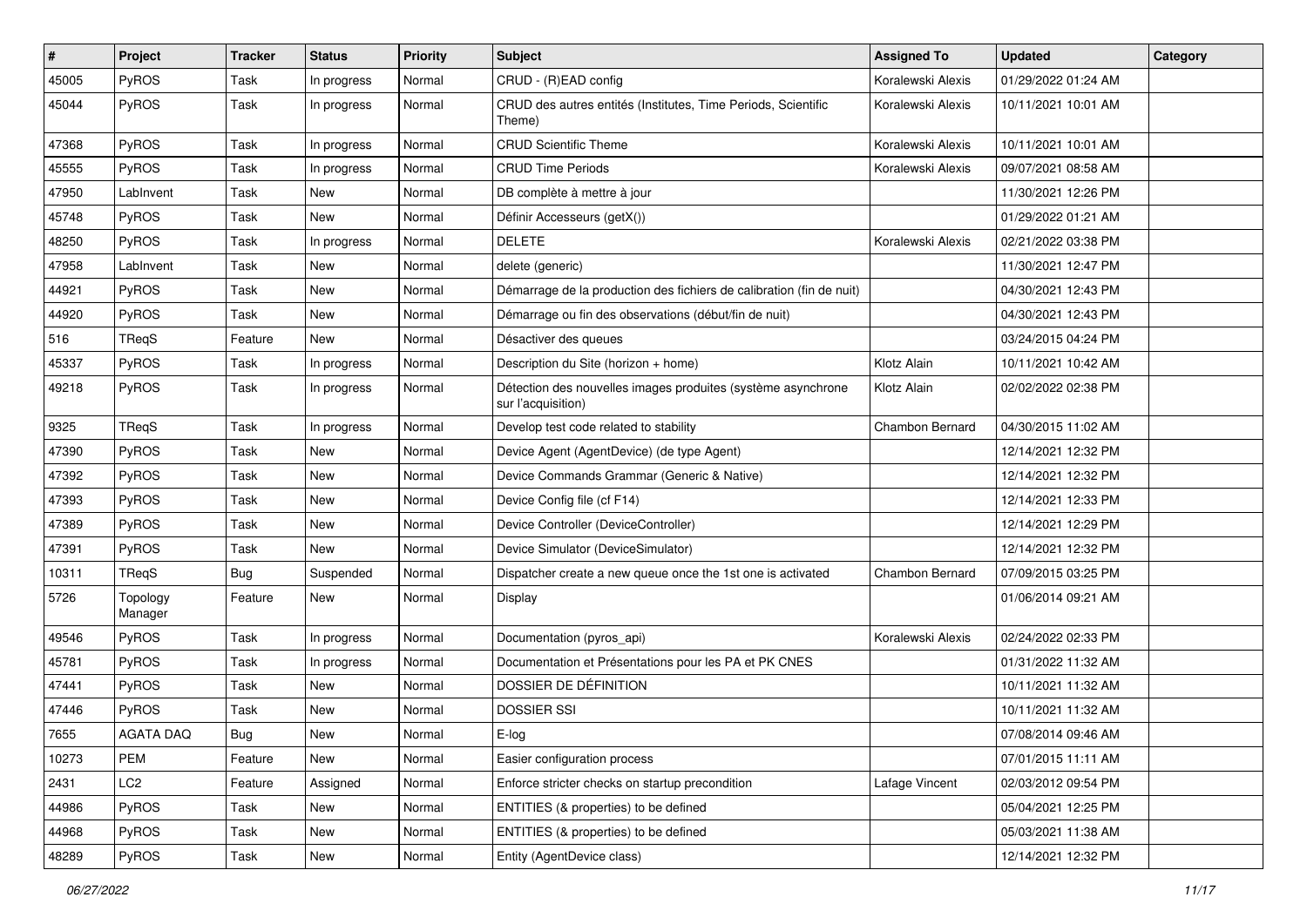| $\sharp$ | Project       | Tracker    | <b>Status</b> | <b>Priority</b> | <b>Subject</b>                                   | <b>Assigned To</b>     | <b>Updated</b>      | <b>Category</b> |
|----------|---------------|------------|---------------|-----------------|--------------------------------------------------|------------------------|---------------------|-----------------|
| 48288    | PyROS         | Task       | <b>New</b>    | Normal          | Entity (DeviceController class)                  |                        | 12/14/2021 12:31 PM |                 |
| 8669     | <b>DCOD</b>   | Bug        | <b>New</b>    | Normal          | error during compilation                         |                        | 12/05/2014 06:19 PM |                 |
| 10313    | <b>PEM</b>    | <b>Bug</b> | New           | Normal          | Error message to change !                        |                        | 07/07/2015 09:51 AM |                 |
| 9799     | Lavoisier     | Feature    | New           | Normal          | esxl function missing : add-duration             |                        | 04/30/2015 11:00 AM |                 |
| 416      | TReqS         | Feature    | In progress   | Normal          | État drainé pour TReqS                           |                        | 03/24/2015 04:04 PM |                 |
| 45799    | PyROS         | Task       | <b>New</b>    | Normal          | Execute TESTS on commit/push (new script PUSH)   | <b>Pallier Etienne</b> | 07/19/2021 08:54 AM |                 |
| 44999    | PyROS         | Task       | <b>New</b>    | Normal          | Execution                                        |                        | 12/14/2021 12:35 PM |                 |
| 44991    | PyROS         | Task       | New           | Normal          | Execution                                        |                        | 05/04/2021 12:30 PM |                 |
| 48259    | PyROS         | Task       | In progress   | Normal          | EXPORT (Download) as a text file (YAML)          | Koralewski Alexis      | 02/23/2022 10:45 AM |                 |
| 47405    | PyROS         | Task       | In progress   | Normal          | F02 Tests                                        |                        | 10/12/2021 02:59 PM |                 |
| 46782    | <b>PyROS</b>  | Task       | New           | Normal          | F03 - EXIGENCES satisfaites (+ tests mis à jour) |                        | 09/14/2021 02:43 PM |                 |
| 47406    | PyROS         | Task       | In progress   | Normal          | F03 Tests                                        |                        | 10/12/2021 03:00 PM |                 |
| 46783    | PyROS         | Task       | New           | Normal          | F04 - EXIGENCES satisfaites (+ tests mis à jour) |                        | 09/14/2021 02:43 PM |                 |
| 47407    | PyROS         | Task       | In progress   | Normal          | F04 Tests                                        |                        | 10/12/2021 03:00 PM |                 |
| 47408    | PyROS         | Task       | In progress   | Normal          | F05 Tests                                        |                        | 10/12/2021 03:00 PM |                 |
| 47409    | PyROS         | Task       | New           | Normal          | <b>F06 FUNCTIONAL Tests</b>                      |                        | 10/11/2021 10:10 AM |                 |
| 46785    | PyROS         | Task       | <b>New</b>    | Normal          | F07 - EXIGENCES satisfaites (+ tests mis à jour) |                        | 09/14/2021 02:44 PM |                 |
| 47410    | PyROS         | Task       | <b>New</b>    | Normal          | F07 FUNCTIONAL Tests                             |                        | 10/11/2021 10:10 AM |                 |
| 46786    | PyROS         | Task       | <b>New</b>    | Normal          | F08 - EXIGENCES satisfaites (+ tests mis à jour) |                        | 09/14/2021 02:45 PM |                 |
| 47411    | PyROS         | Task       | New           | Normal          | <b>F08 FUNCTIONAL Tests</b>                      |                        | 10/11/2021 10:10 AM |                 |
| 47412    | PyROS         | Task       | In progress   | Normal          | F09 Tests                                        |                        | 10/12/2021 03:01 PM |                 |
| 47413    | PyROS         | Task       | <b>New</b>    | Normal          | F10 FUNCTIONAL Tests                             |                        | 10/11/2021 10:10 AM |                 |
| 47414    | PyROS         | Task       | <b>New</b>    | Normal          | F11 FUNCTIONAL Tests                             |                        | 10/11/2021 10:10 AM |                 |
| 47415    | PyROS         | Task       | <b>New</b>    | Normal          | F12 FUNCTIONAL Tests                             |                        | 10/11/2021 10:11 AM |                 |
| 47416    | PyROS         | Task       | <b>New</b>    | Normal          | F13 FUNCTIONAL Tests                             |                        | 10/11/2021 10:11 AM |                 |
| 46789    | PyROS         | Task       | New           | Normal          | F15 - EXIGENCES satisfaites (+ tests mis à jour) |                        | 09/14/2021 02:47 PM |                 |
| 47418    | PyROS         | Task       | <b>New</b>    | Normal          | <b>F15 FUNCTIONAL Tests</b>                      |                        | 10/11/2021 10:11 AM |                 |
| 46790    | PyROS         | Task       | New           | Normal          | F16 - EXIGENCES satisfaites (+ tests mis à jour) |                        | 09/14/2021 02:47 PM |                 |
| 47419    | PyROS         | Task       | New           | Normal          | F16 FUNCTIONAL Tests                             |                        | 10/11/2021 10:11 AM |                 |
| 6062     | <b>CLASS</b>  | <b>Bug</b> | New           | Normal          | FabricationPLant Parallelisation (in CLASS.cxx)  |                        | 02/10/2014 11:59 AM |                 |
| 9695     | TReqS         | Bug        | In progress   | Normal          | Facing ConcurrentModificationException ?         | Chambon Bernard        | 04/14/2015 04:12 PM |                 |
| 44732    | Atrium - IPNO | Story      | New           | Normal          | Fermeture du projet ?                            | Poux Veronique         | 04/21/2021 07:56 AM |                 |
| 8668     | <b>DCOD</b>   | Feature    | New           | Normal          | filterdiff is missing                            |                        | 12/05/2014 06:17 PM |                 |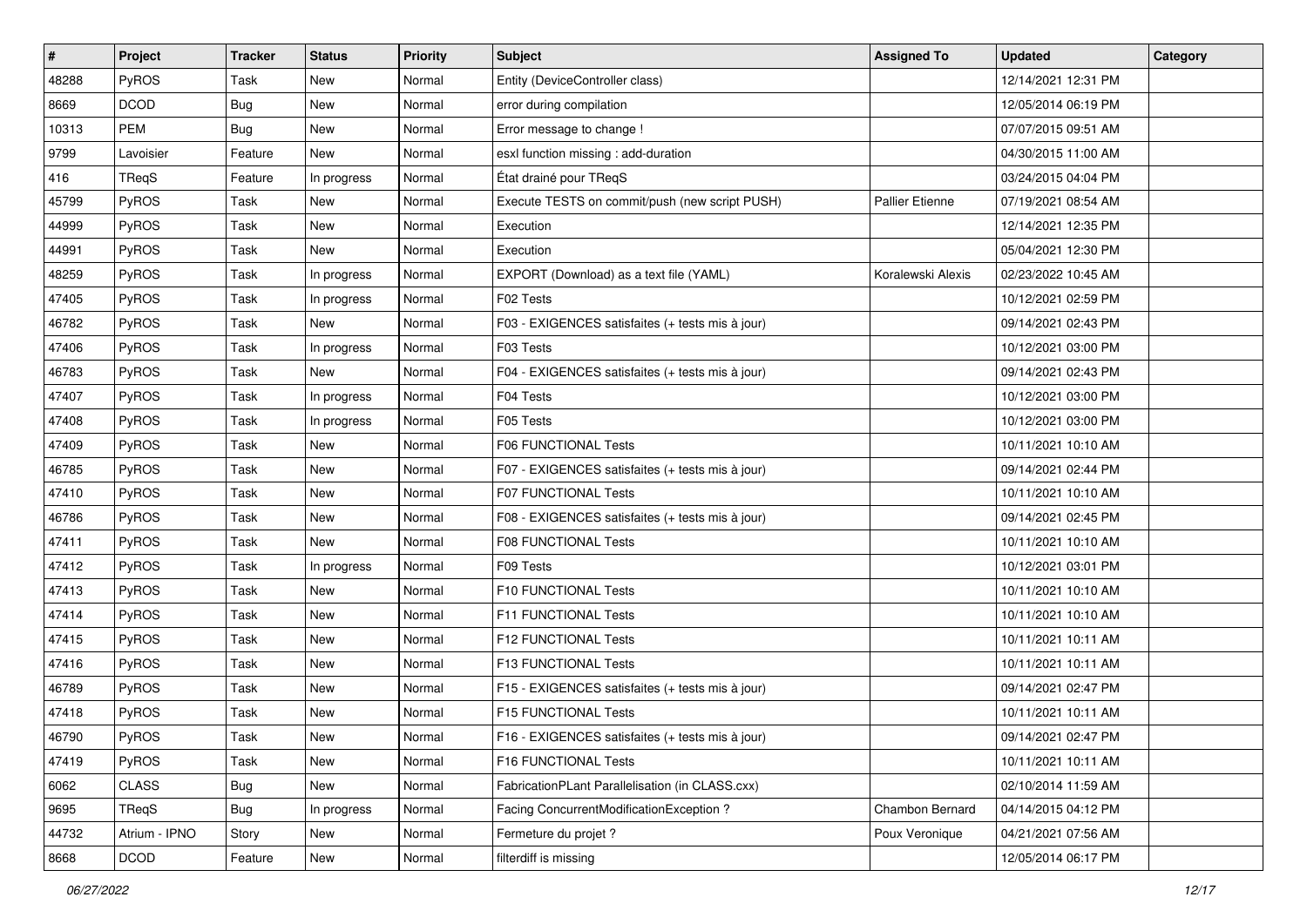| $\#$  | <b>Project</b> | Tracker    | <b>Status</b> | <b>Priority</b> | <b>Subject</b>                                                                                     | <b>Assigned To</b>                 | <b>Updated</b>      | Category |
|-------|----------------|------------|---------------|-----------------|----------------------------------------------------------------------------------------------------|------------------------------------|---------------------|----------|
| 47885 | LabInvent      | Task       | <b>New</b>    | Normal          | filtrage (voir formulaire index)                                                                   |                                    | 11/30/2021 01:30 PM |          |
| 49888 | PyROS          | Task       | <b>New</b>    | Normal          | Firewall                                                                                           |                                    | 03/16/2022 04:48 PM |          |
| 44902 | <b>PyROS</b>   | Task       | <b>New</b>    | Normal          | Fix raw data                                                                                       |                                    | 12/15/2021 07:33 AM |          |
| 186   | RIsngCons      | Feature    | <b>New</b>    | Normal          | Flood limit                                                                                        | <b>Puel Mattieu</b>                | 10/07/2009 01:07 PM |          |
| 47883 | LabInvent      | Task       | <b>New</b>    | Normal          | formulaire de recherche multi-critères                                                             |                                    | 11/30/2021 01:30 PM |          |
| 49258 | PyROS          | Task       | In progress   | Normal          | from IMPORT (upload) Seq (from yaml file)                                                          | Koralewski Alexis                  | 02/23/2022 12:02 PM |          |
| 7379  | <b>CLASS</b>   | Feature    | <b>New</b>    | Normal          | FrontEnd                                                                                           | MOUGINOT Baptiste                  | 06/11/2014 11:05 AM |          |
| 5208  | <b>SIMGRID</b> | Task       | Assigned      | Normal          | Function prototypes                                                                                | Veyre Pierre                       | 10/03/2013 11:42 AM |          |
| 47401 | PyROS          | Task       | <b>New</b>    | Normal          | FUNCTIONAL TESTS - Each FEATURE functional tests                                                   |                                    | 10/11/2021 11:42 AM |          |
| 45552 | PyROS          | Task       | <b>New</b>    | Normal          | General configuration integration                                                                  |                                    | 03/15/2022 11:15 PM |          |
| 49120 | PyROS          | Task       | <b>New</b>    | Normal          | General Design (structure, design, responsive, CSS)                                                |                                    | 01/29/2022 12:50 AM |          |
| 48279 | PyROS          | Task       | <b>New</b>    | Normal          | General LOGGING (fichiers texte, écran en mode debug)                                              |                                    | 03/16/2022 04:45 PM |          |
| 49249 | PyROS          | Task       | In progress   | Normal          | General Menu for this feature                                                                      |                                    | 02/03/2022 09:39 AM |          |
| 45749 | PyROS          | Task       | In progress   | Normal          | Gérer le retrait et le retour d'un device (panne, désactiver/réactiver<br>un device)               |                                    | 08/09/2021 10:42 AM |          |
| 44358 | PyROS          | Task       | In progress   | Normal          | Gestion Kanban avec backlog (todo, doing, done), sprints                                           | <b>Pallier Etienne</b>             | 05/06/2021 03:43 PM |          |
| 44901 | PyROS          | Task       | <b>New</b>    | Normal          | Get PLC mode changes (off/manu/auto) and alarms (intrusion,<br>e_stop), and save them              |                                    | 12/15/2021 07:33 AM |          |
| 44971 | PyROS          | Task       | <b>New</b>    | Normal          | Get the list of sequences to be planned                                                            |                                    | 05/03/2021 11:43 AM |          |
| 49136 | PyROS          | Task       | <b>New</b>    | Normal          | GF04-SECU - Logging integration                                                                    |                                    | 01/29/2022 12:54 AM |          |
| 49890 | PyROS          | Task       | New           | Normal          | Global Start & Stop (safe)                                                                         |                                    | 03/16/2022 04:52 PM |          |
| 49223 | PyROS          | Task       | In progress   | Normal          | Groupes                                                                                            | Klotz Alain                        | 02/02/2022 02:38 PM |          |
| 49876 | PyROS          | Task       | <b>New</b>    | Normal          | Guitastro integration                                                                              |                                    | 03/16/2022 07:28 AM |          |
| 49887 | PyROS          | Task       | <b>New</b>    | Normal          | Hardware                                                                                           |                                    | 03/16/2022 04:47 PM |          |
| 45048 | PyROS          | Task       | <b>New</b>    | Normal          | HARDWARE DEVICES definition, test, config, management                                              |                                    | 10/08/2021 05:51 PM |          |
| 47403 | PyROS          | Task       | <b>New</b>    | Normal          | <b>HIGH LEVEL FUNCTION TESTS - Transversal functionalities</b><br>TESTs involving several features |                                    | 10/11/2021 10:08 AM |          |
| 9558  | TReqS          | Bug        | <b>New</b>    | Normal          | hpss_cache                                                                                         | <b>Brinette</b><br>Pierre-Emmanuel | 04/14/2015 04:15 PM |          |
| 9491  | JEM-EUSO       | Support    | New           | Normal          | I need to access also to AWG Euso balloon documents                                                |                                    | 03/18/2015 03:36 PM |          |
| 5210  | <b>SIMGRID</b> | Task       | Assigned      | Normal          | Implement Lua bindings for MSG_STORAGE functions                                                   | Veyre Pierre                       | 10/03/2013 11:45 AM |          |
| 45051 | PyROS          | Task       | New           | Normal          | Implémenter le protocole Indi avec une classe DeviceControllerIndi                                 |                                    | 05/06/2021 05:05 PM |          |
| 742   | SphereLib      | Task       | New           | Normal          | Import des binaires fits                                                                           | Le Jeune Maude                     | 06/09/2010 07:24 PM |          |
| 13262 | C3F2           | <b>Bug</b> | New           | Normal          | improve management of Lomon parameters to explain non<br>convergence                               |                                    | 05/02/2016 10:04 AM |          |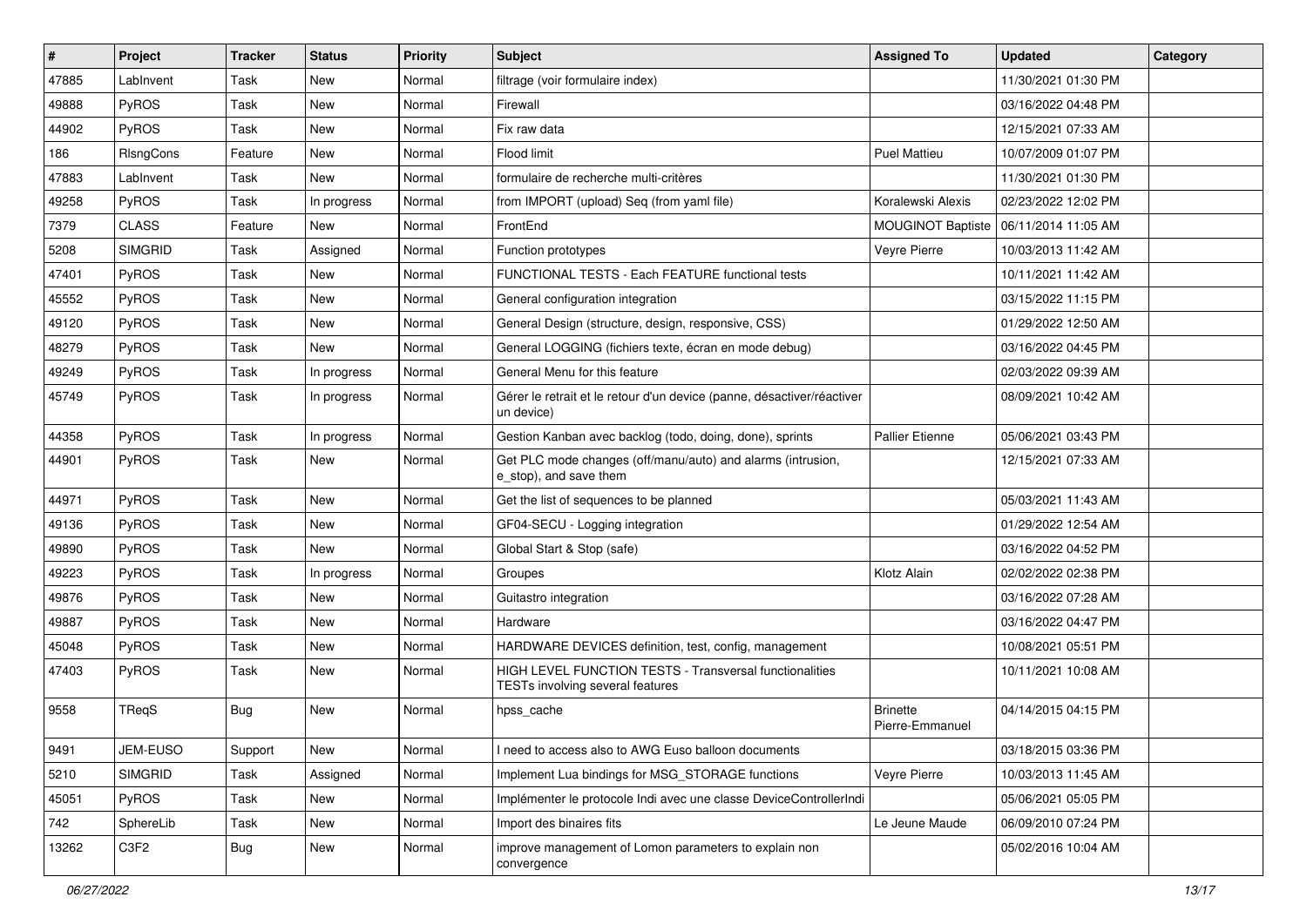| $\#$  | Project           | <b>Tracker</b> | <b>Status</b> | <b>Priority</b> | Subject                                                                                                           | <b>Assigned To</b>     | <b>Updated</b>      | Category |
|-------|-------------------|----------------|---------------|-----------------|-------------------------------------------------------------------------------------------------------------------|------------------------|---------------------|----------|
| 45340 | PyROS             | Task           | <b>New</b>    | Normal          | <b>INITIAL DATA (fixtures)</b>                                                                                    | Koralewski Alexis      | 12/14/2021 12:09 PM |          |
| 48223 | LabInvent         | Task           | <b>New</b>    | Normal          | instance perso (docker)                                                                                           |                        | 12/13/2021 11:08 AM |          |
| 49137 | PyROS             | Task           | New           | Normal          | Integration Guitastro lib                                                                                         | Klotz Alain            | 02/02/2022 03:27 PM |          |
| 47402 | PyROS             | Task           | New           | Normal          | <b>INTEGRATION TESTS - FEATURES integration tests with each</b><br>other                                          |                        | 10/11/2021 10:07 AM |          |
| 5267  | <b>SIMGRID</b>    | Task           | Assigned      | Normal          | IO Bench script                                                                                                   |                        | 10/07/2013 12:08 AM |          |
| 5209  | <b>SIMGRID</b>    | Task           | Assigned      | Normal          | Java bindings for MSG_STORAGE                                                                                     | Veyre Pierre           | 10/03/2013 11:44 AM |          |
| 48784 | <b>XLDP</b>       | <b>Bug</b>     | <b>New</b>    | Normal          | Jobs en erreurs depuis le 19/01 19h30                                                                             |                        | 01/20/2022 10:12 AM |          |
| 48284 | PyROS             | Task           | <b>New</b>    | Normal          | Lancement auto et gestion des Components associés (qui sont<br>aussi des DeviceController)                        |                        | 12/14/2021 12:20 PM |          |
| 48286 | PyROS             | Task           | New           | Normal          | Lancement auto et gestion des éventuels AgentDevices associés                                                     |                        | 12/14/2021 12:22 PM |          |
| 48285 | PyROS             | Task           | <b>New</b>    | Normal          | Lancement auto et gestion du DeviceController associé                                                             |                        | 12/14/2021 12:22 PM |          |
| 45007 | PyROS             | Task           | In progress   | Normal          | Le système doit pouvoir démarrer et s'organiser automatiquement<br>à partir de la configuration de l'observatoire | Koralewski Alexis      | 05/24/2022 02:54 PM |          |
| 44366 | PyROS             | Task           | <b>New</b>    | Normal          | Licence (GPL)                                                                                                     | <b>Pallier Etienne</b> | 04/29/2021 10:50 AM |          |
| 47440 | PyROS             | Task           | New           | Normal          | <b>LIVRABLES</b>                                                                                                  |                        | 10/11/2021 11:29 AM |          |
| 8262  | Pipelet           | Feature        | <b>New</b>    | Normal          | LocalRepository: recursive search of segment source script                                                        |                        | 10/19/2014 05:13 PM |          |
| 1337  | Pipelet           | Task           | <b>New</b>    | Normal          | logged_subprocess improvement                                                                                     |                        | 03/08/2011 09:07 PM |          |
| 9534  | Pipelet           | Feature        | New           | Normal          | logging of stdout and stderr                                                                                      |                        | 03/25/2015 02:31 PM |          |
| 8217  | Lavoisier         | <b>Bug</b>     | <b>New</b>    | Normal          | Logo demo view seems broken                                                                                       |                        | 10/13/2014 02:06 PM |          |
| 31881 | Narval Standalone | Feature        | <b>New</b>    | Normal          | Logs de l'instance                                                                                                | Théo Le Guen           | 04/24/2018 03:59 PM |          |
| 45046 | PyROS             | Task           | New           | Normal          | Manual mode                                                                                                       |                        | 12/14/2021 12:34 PM |          |
| 47444 | PyROS             | Task           | <b>New</b>    | Normal          | MANUELS UTILISATION, INSTALLATION, ET MAINTENANCE                                                                 |                        | 10/11/2021 11:31 AM |          |
| 767   | SphereLib         | Task           | New           | Normal          | Mise au propre des include de la lib                                                                              |                        | 06/16/2010 11:36 AM |          |
| 47873 | LabInvent         | Task           | New           | Normal          | Model (Entity & Table)                                                                                            |                        | 12/01/2021 09:37 AM |          |
| 5217  | <b>SIMGRID</b>    | Task           | Assigned      | Normal          | Modify msg_file_t implementation                                                                                  | Veyre Pierre           | 10/03/2013 03:45 PM |          |
| 44998 | PyROS             | Task           | New           | Normal          | Monitoring: Check & log continuously instrument (or telescope)<br>status                                          |                        | 12/14/2021 12:33 PM |          |
| 44990 | PyROS             | Task           | New           | Normal          | Monitoring: Check & log continuously Telescope and instruments<br>status, and make a general synthesis            |                        | 05/04/2021 12:30 PM |          |
| 5211  | <b>SIMGRID</b>    | Task           | Assigned      | Normal          | MSG_STORAGE functions documentation                                                                               | Veyre Pierre           | 10/03/2013 11:46 AM |          |
| 9789  | <b>CLASS</b>      | Feature        | New           | Normal          | Multi Stream in EQM                                                                                               |                        | 04/29/2015 12:12 PM |          |
| 9788  | <b>CLASS</b>      | Feature        | New           | Normal          | Multi Stream in FabricationPlant                                                                                  |                        | 04/29/2015 12:10 PM |          |
| 9787  | <b>CLASS</b>      | Feature        | New           | Normal          | Multi Stream in FabricationPlant/EQM                                                                              |                        | 04/29/2015 12:10 PM |          |
| 10065 | CLASS             | Support        | New           | Normal          | Multi-Threading in CLASS                                                                                          |                        | 06/05/2015 11:30 AM |          |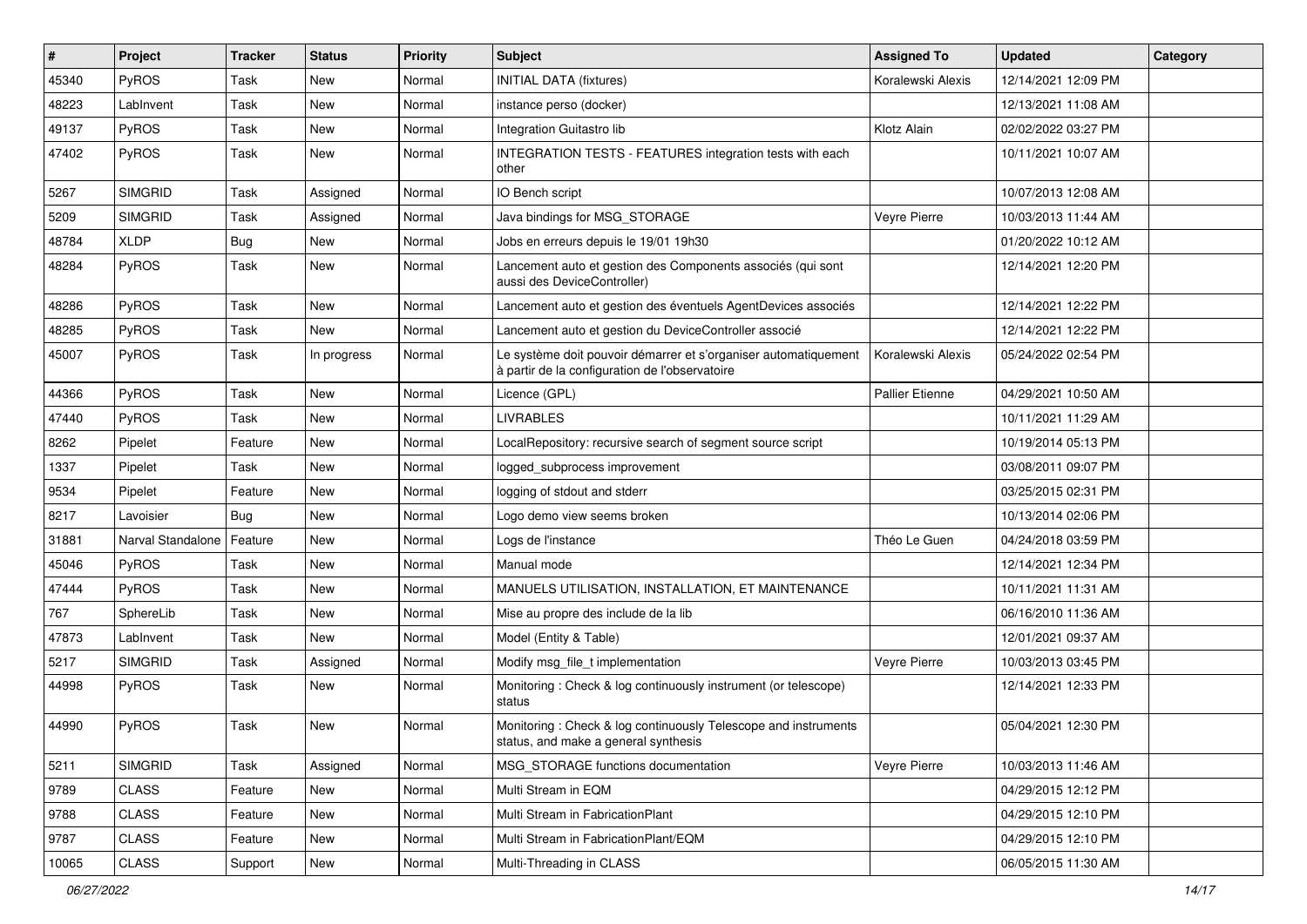| $\sharp$ | Project       | <b>Tracker</b> | <b>Status</b> | <b>Priority</b> | <b>Subject</b>                                                                                                                             | <b>Assigned To</b>     | <b>Updated</b>      | <b>Category</b> |
|----------|---------------|----------------|---------------|-----------------|--------------------------------------------------------------------------------------------------------------------------------------------|------------------------|---------------------|-----------------|
| 10498    | TReqS         | <b>Bug</b>     | In progress   | Normal          | Mysql Deadlock                                                                                                                             |                        | 08/03/2015 08:44 AM |                 |
| 35692    | Lavoisier     | <b>Bug</b>     | New           | Normal          | namespace not removed for a given use-case                                                                                                 |                        | 11/27/2018 05:35 PM |                 |
| 49885    | PyROS         | Task           | <b>New</b>    | Normal          | Network                                                                                                                                    |                        | 03/16/2022 04:46 PM |                 |
| 10871    | <b>CLASS</b>  | Feature        | New           | Normal          | <b>Nominal Power</b>                                                                                                                       |                        | 09/10/2015 05:27 PM |                 |
| 49219    | PyROS         | Task           | In progress   | Normal          | Nouvelle image                                                                                                                             | Klotz Alain            | 02/02/2022 02:38 PM |                 |
| 8379     | Lavoisier     | Bug            | New           | Normal          | NullPointerException at startup                                                                                                            |                        | 10/28/2014 04:49 PM |                 |
| 44896    | PyROS         | Task           | <b>New</b>    | Normal          | On peut consulter la liste des SP                                                                                                          |                        | 06/18/2021 03:17 PM |                 |
| 44897    | PyROS         | Task           | New           | Normal          | On peut voir la fiche détaillée d'un SP                                                                                                    |                        | 06/16/2021 11:29 AM |                 |
| 44918    | PyROS         | Task           | New           | Normal          | Optimiser : Agir sur le système en fonction des conditions<br>d'observation pour n'observer que quand la qualité du ciel est<br>suffisante |                        | 04/30/2021 12:41 PM |                 |
| 517      | TReqS         | Feature        | New           | Normal          | Outils d'administation pour Treqs                                                                                                          |                        | 03/24/2015 04:29 PM |                 |
| 47439    | PyROS         | Task           | <b>New</b>    | Normal          | PA et PK CNES                                                                                                                              |                        | 01/31/2022 11:29 AM |                 |
| 45791    | PyROS         | Task           | New           | Normal          | PA1.1 (2022-03) - Présentations et Rapport Avancement                                                                                      |                        | 10/11/2021 11:14 AM |                 |
| 47430    | PyROS         | Task           | <b>New</b>    | Normal          | PA2.1 (2022-08) - Présentations et Rapport Avancement                                                                                      |                        | 10/11/2021 11:18 AM |                 |
| 47431    | PyROS         | Task           | New           | Normal          | PA2.2 (2022-10) - Présentations et Rapport Avancement                                                                                      |                        | 10/11/2021 11:19 AM |                 |
| 47433    | PyROS         | Task           | New           | Normal          | PA3.1 (2023-01) - Présentations et Rapport Avancement                                                                                      |                        | 10/11/2021 11:22 AM |                 |
| 47435    | PyROS         | Task           | New           | Normal          | PA3.2 (2023-02) - Présentations et Rapport Avancement                                                                                      |                        | 10/11/2021 11:22 AM |                 |
| 47437    | PyROS         | Task           | New           | Normal          | PA4.1 (2023-05) - Présentations et Rapport Avancement                                                                                      |                        | 10/11/2021 11:25 AM |                 |
| 755      | SphereLib     | Feature        | <b>New</b>    | Normal          | Parallélisation de cat2mask                                                                                                                |                        | 06/14/2010 04:34 PM |                 |
| 754      | SphereLib     | Feature        | New           | Normal          | Parallélisation de la routine apodize mask                                                                                                 |                        | 06/14/2010 04:33 PM |                 |
| 12961    | <b>PEM</b>    | Feature        | New           | Normal          | <b>PEM</b> version                                                                                                                         |                        | 03/24/2016 09:03 AM |                 |
| 12975    | <b>PEM</b>    | Feature        | New           | Normal          | pem-sync co_pem                                                                                                                            |                        | 03/24/2016 04:54 PM |                 |
| 12974    | <b>PEM</b>    | Feature        | New           | Normal          | pem-sync cp_pem                                                                                                                            |                        | 03/24/2016 04:52 PM |                 |
| 12962    | <b>PEM</b>    | <b>Bug</b>     | New           | Normal          | pem-sync list ???                                                                                                                          |                        | 03/24/2016 09:05 AM |                 |
| 9528     | <b>IGOSat</b> | Task           | <b>New</b>    | Normal          | phases projet                                                                                                                              |                        | 03/24/2015 03:58 PM |                 |
| 45047    | PyROS         | Task           | New           | Normal          | Piloter le telescope en mode manuel depuis le Dashboard                                                                                    | <b>Pallier Etienne</b> | 12/14/2021 12:34 PM |                 |
| 45790    | PyROS         | Task           | New           | Normal          | PK1 (2022-01) - Présentations + RA + Doc LIVRABLES                                                                                         |                        | 01/31/2022 11:33 AM |                 |
| 47428    | PyROS         | Task           | New           | Normal          | PK2 (2022-06) - Présentations + RA + Doc LIVRABLES                                                                                         |                        | 01/31/2022 11:34 AM |                 |
| 47432    | PyROS         | Task           | New           | Normal          | PK3 (2023-01) - Doc LIVRABLES (et Présentations)                                                                                           |                        | 10/11/2021 11:20 AM |                 |
| 47436    | PyROS         | Task           | New           | Normal          | PK4 (2023-02) - Doc LIVRABLES (et Présentations)                                                                                           |                        | 10/11/2021 11:23 AM |                 |
| 47438    | PyROS         | Task           | New           | Normal          | PK5 (2023-06) - Doc LIVRABLES (et Présentations)                                                                                           |                        | 10/11/2021 11:26 AM |                 |
| 47442    | PyROS         | Task           | New           | Normal          | PLAN DE TESTS ET DE VALIDATIONS                                                                                                            |                        | 10/11/2021 11:33 AM |                 |
| 44972    | PyROS         | Task           | New           | Normal          | Planning triggers - each time the context is changed                                                                                       |                        | 05/03/2021 12:06 PM |                 |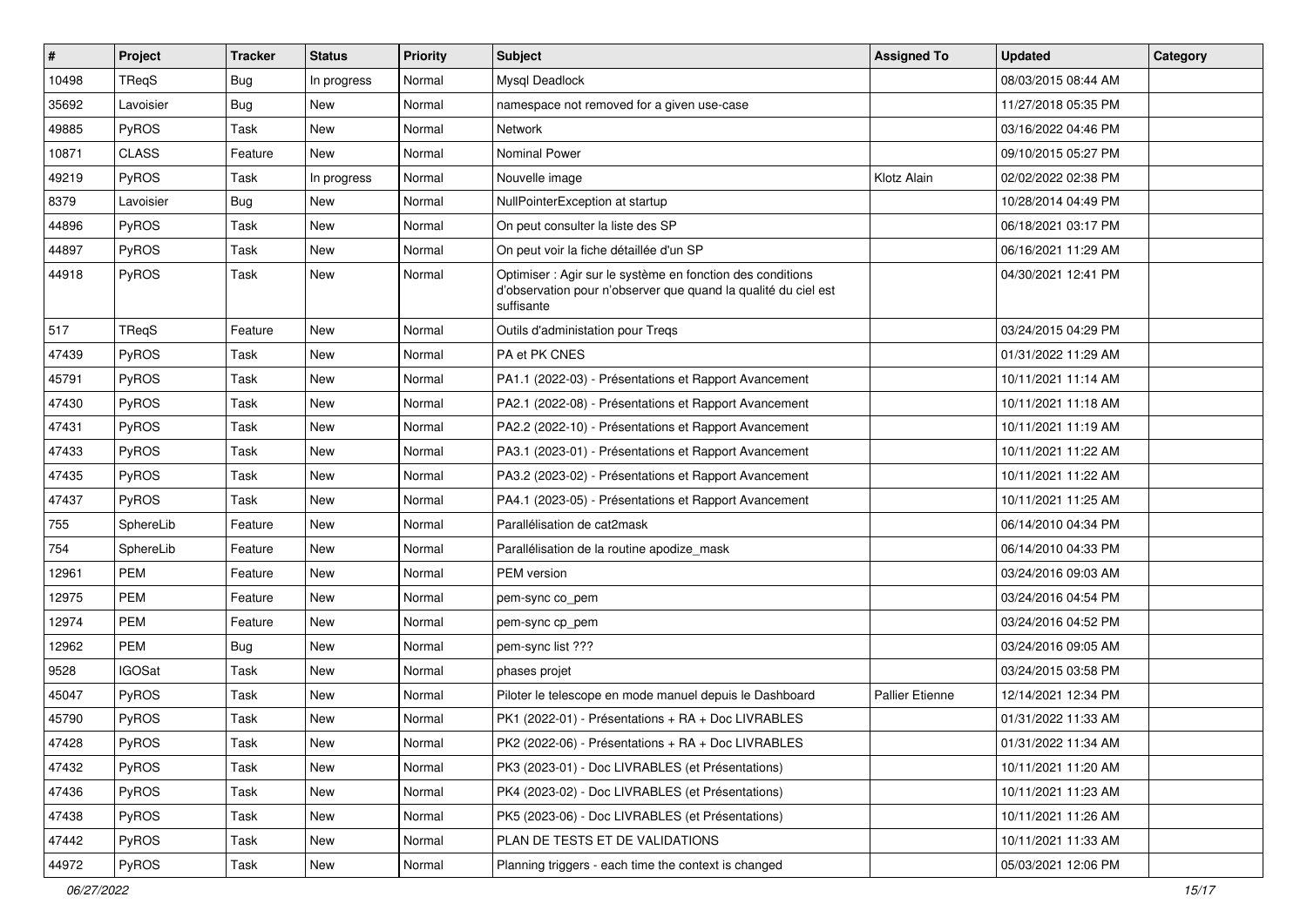| #     | Project        | <b>Tracker</b> | <b>Status</b> | <b>Priority</b> | <b>Subject</b>                                                                                                       | <b>Assigned To</b>     | <b>Updated</b>      | Category |
|-------|----------------|----------------|---------------|-----------------|----------------------------------------------------------------------------------------------------------------------|------------------------|---------------------|----------|
| 45041 | PyROS          | Task           | <b>New</b>    | Normal          | Pouvoir télécharger zip ou faire clone depuis gitlab sans se<br>connecter                                            | <b>Pallier Etienne</b> | 05/06/2021 04:05 PM |          |
| 7641  | KickSlot       | Feature        | In progress   | Normal          | Procédure perte mot de passe                                                                                         | Flieller Cyril         | 09/04/2014 02:55 PM |          |
| 5212  | <b>SIMGRID</b> | Task           | Assigned      | Normal          | Produce an example for MSG storage covering all new<br>functionalities                                               | Veyre Pierre           | 11/29/2013 02:54 PM |          |
| 9545  | TReqS          | Task           | In progress   | Normal          | Provide CI with jenkin                                                                                               |                        | 03/27/2015 11:30 AM |          |
| 1003  | SphereLib      | <b>Bug</b>     | <b>New</b>    | Normal          | ps detection                                                                                                         |                        | 10/15/2010 01:51 PM |          |
| 45753 | PyROS          | Task           | In progress   | Normal          | Public visibility : gérer les champs publics                                                                         | Koralewski Alexis      | 10/07/2021 12:49 PM |          |
| 45756 | PyROS          | Task           | <b>New</b>    | Normal          | QUOTA & PRIO - Gestion du quota et de la priorité                                                                    |                        | 10/11/2021 10:35 AM |          |
| 47443 | PyROS          | Task           | New           | Normal          | RAPPORT DES TESTS & VALIDATIONS (application du plan de<br>test)                                                     |                        | 10/11/2021 11:31 AM |          |
| 44900 | PyROS          | Task           | New           | Normal          | Read (from PLC and sensors) INSIDE environmental data (doors,<br>lights) for human safety                            |                        | 12/15/2021 07:33 AM |          |
| 44899 | PyROS          | Task           | New           | Normal          | Read (from PLC and sensors) OUTSIDE environmental data<br>(weather) for instruments security                         |                        | 12/14/2021 04:54 PM |          |
| 47880 | LabInvent      | Task           | New           | Normal          | Read - index                                                                                                         |                        | 11/30/2021 01:16 PM |          |
| 49253 | PyROS          | Task           | New           | Normal          | READ 1 & list                                                                                                        |                        | 02/21/2022 03:21 PM |          |
| 13261 | C3F2           | <b>Bug</b>     | Assigned      | Normal          | Read double directly as binary format with PQexecParams or<br>PQexecPrepared                                         | Lafage Vincent         | 05/02/2016 09:55 AM |          |
| 49220 | PyROS          | Task           | In progress   | Normal          | Récup en-tête                                                                                                        | Klotz Alain            | 02/02/2022 02:38 PM |          |
| 49221 | PyROS          | Task           | In progress   | Normal          | Recup metadata de l'image (dans la BD)                                                                               | Klotz Alain            | 02/02/2022 02:38 PM |          |
| 44833 | PyROS          | Task           | New           | Normal          | Registration : un nouvel utilisateur doit pouvoir s'enregistrer<br>directement sur le site web (soumis à validation) | Koralewski Alexis      | 08/31/2021 02:16 PM |          |
| 45155 | PyROS          | Story          | New           | Normal          | REQ-001 planification de tâches récurrentes                                                                          |                        | 05/12/2021 10:44 AM |          |
| 45157 | PyROS          | Story          | New           | Normal          | REQ-002 Déclenchement des jobs sur déclenchement au lieu de<br>scrutation                                            |                        | 05/12/2021 11:46 AM |          |
| 45159 | PyROS          | Story          | New           | Normal          | REQ-003 Interface avec les données CNRS de manière<br>authentifiée                                                   |                        | 05/12/2021 10:46 AM |          |
| 45156 | PyROS          | Story          | New           | Normal          | REQ-004 POC GTRS et websocket                                                                                        |                        | 05/12/2021 11:45 AM |          |
| 45158 | PyROS          | Story          | New           | Normal          | REQ-006 Notification de changement d'état d'une requête                                                              |                        | 05/12/2021 10:45 AM |          |
| 45119 | PyROS          | Story          | New           | Normal          | REQ-008 requêtes SST flexibles                                                                                       |                        | 05/12/2021 10:54 AM |          |
| 45121 | PyROS          | Story          | New           | Normal          | REQ-009 requêtes de calibration                                                                                      |                        | 05/12/2021 10:54 AM |          |
| 44719 | PyROS          | Story          | New           | Normal          | REQ-010 Ordonnancement des requêtes                                                                                  |                        | 07/01/2021 08:30 AM |          |
| 45161 | PyROS          | Story          | New           | Normal          | REQ-011 PYROS-10 ordonnanceur sur chaque télescope                                                                   |                        | 07/01/2021 08:29 AM |          |
| 45160 | PyROS          | Story          | New           | Normal          | REQ-012 PYROS-10 limiter les temps morts entre requêtes                                                              |                        | 05/12/2021 10:47 AM |          |
| 45163 | PyROS          | Story          | New           | Normal          | REQ-013 PYROS-10 ordonnancement temps réel                                                                           |                        | 07/01/2021 08:30 AM |          |